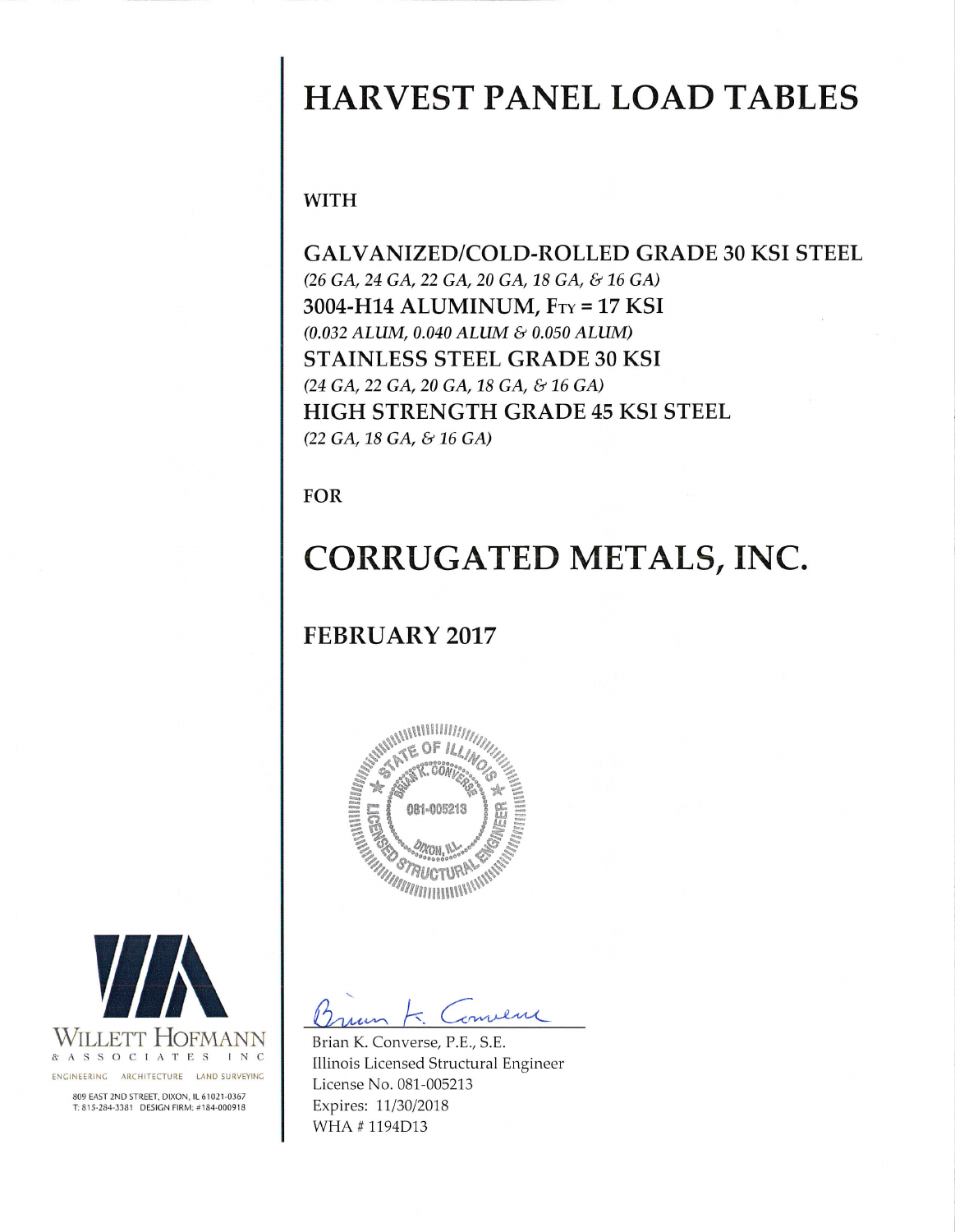

### *Galvanized / Cold‐Rolled & Aluminum Alloy*

|             |                 | Weight           |                             | Total Cross-             | Allowable  |                                  | Top Flat in Compression          |                           |                                       | Bottom Flat in Compression |               |
|-------------|-----------------|------------------|-----------------------------|--------------------------|------------|----------------------------------|----------------------------------|---------------------------|---------------------------------------|----------------------------|---------------|
| Section     |                 |                  |                             | Sectional Area           | Stress     | Moment of                        | Section                          | Allowable                 | Moment of                             | Section                    | Allowable     |
|             |                 | Sheet            | Area                        |                          |            | Inertia                          | Modulus                          | Moment                    | Inertia                               | Modulus                    | Moment        |
|             |                 | lb/ft            | lb/sf                       | A (in2)                  | Fa (psi)   | $I$ (in $4$ /ft)                 | $S$ (in $3/ft$ )                 | Ma (lb-ft/ft)             | $I$ (in $4/ft$ )                      | $S$ (in $3/ft$ )           | Ma (Ib-ft/ft) |
| 26 Ga       |                 | 2.69             | 0.96                        | 0.79                     | 17964      | 0.014                            | 0.042                            | 50                        | 0.014                                 | 0.070                      | 50            |
| 24 Ga       |                 | 3.30             | 1.18                        | 0.97                     | 17964      | 0.017                            | 0.051                            | 68                        | 0.017                                 | 0.085                      | 68            |
| 22 Ga       |                 | 3.79             | 1.36                        | 1.11                     | 17964      | 0.019                            | 0.058                            | 82                        | 0.019                                 | 0.097                      | 84            |
| $20$ Ga     |                 | 4.88             | 1.75                        | 1.44                     | 17964      | 0.025                            | 0.075                            | 112                       | 0.025                                 | 0.122                      | 112           |
| 18 Ga       |                 | 6.10             | 2.19                        | 1.79                     | 17964      | 0.031                            | 0.092                            | 138                       | 0.031                                 | 0.148                      | 138           |
| 16 Ga       |                 | 7.57             | 2.71                        | 2.22                     | 17964      | 0.039                            | 0.113                            | 169                       | 0.039                                 | 0.179                      | 169           |
| 0.032 Alum. |                 | 1.36             | 0.49                        | 1.15                     | 8271       | 0.020                            | 0.060                            | 39                        | 0.020                                 | 0.099                      | 34            |
| 0.040 Alum. |                 | 1.70             | 0.61                        | 1.44                     | 9114       | 0.025                            | 0.075                            | 53                        | 0.025                                 | 0.122                      | 50            |
| 0.050 Alum. |                 | 2.12             | 0.76                        | 1.79                     | 9788       | 0.031                            | 0.092                            | 70                        | 0.031                                 | 0.148                      | 74            |
|             | Table 1         |                  |                             |                          |            | Applied Load (PSF)               |                                  |                           |                                       |                            |               |
|             | Allowable Spans |                  | 10                          | 20                       | 30         |                                  | 40                               | 50                        | 60                                    |                            |               |
|             | Span            |                  |                             |                          |            |                                  |                                  |                           |                                       |                            |               |
|             |                 | Span             |                             |                          |            | Allowable Spans (ft)             |                                  |                           |                                       |                            |               |
| Section     | Limit           | Type             | $6' - 9''$ *                | $4 - 11"$ *              |            | $4 - 0"$ *                       | $3' - 6''$ *                     | $3' - 2''$ *              | $2' - 10''$ *                         |                            | 13/4          |
|             | L/60            | 1 Span           | $7 - 8"$                    | $5' - 7''$ *             |            | $4'$ -7" *                       | $4 - 0"$ *                       | $3' - 7''$ *              | $3' - 3''$ *                          |                            |               |
|             |                 | 2 Span<br>3 Span | $7 - 6"$                    | $5 - 5"$ *               |            | $4 - 6"$ *                       | $3' - 11''$ *                    | $3' - 6''$ *              | $3 - 2"$ *                            |                            |               |
| 26 Ga       |                 |                  | $4 - 4"$                    | $3' - 6''$               | $3' - 1''$ |                                  | $2' - 9''$                       | $2' - 7"$                 | $2' - 5"$                             | $\frac{1}{2}$              |               |
|             | L/240           | 1 Span<br>2 Span | $4 - 10"$                   | $3' - 11"$               | $3' - 5"$  |                                  | $3' - 1''$                       | $2' - 11"$                | $2' - 9''$                            |                            |               |
|             |                 | 3 Span           | $4 - 9"$                    | $3 - 10"$                | $3 - 4"$   |                                  | $3' - 1''$                       | $2' - 10''$               | $2' - 8''$                            |                            |               |
|             |                 |                  | $7 - 3"$                    | $5 - 4"$ *               |            | $4'$ -5" *                       | $3' - 10''$ *                    | $3' - 5''$ *              | $3' - 2''$ *                          |                            |               |
|             | L/60            | 1 Span           | $8 - 2"$                    | $6 - 2"$ *               |            | $5' - 1''$ *                     | $4 - 5"$ *                       | $3' - 11''$ *             | $3' - 7''$ *                          |                            |               |
|             |                 | 2 Span           | $8 - 0"$                    | $6 - 0"$ *               |            | $4 - 11"$ *                      | $4 - 3"$ *                       | $3'$ - 10" *              | $3 - 6"$ *                            |                            |               |
| 24 Ga       |                 | 3 Span           | $4' - 7''$                  | $3' - 9''$               | $3' - 3''$ |                                  | $3' - 0''$                       | $2' - 9''$                | $2' - 7"$                             |                            |               |
|             | L/240           | 1 Span           | $5 - 2"$                    | $4' - 2''$               | $3' - 8''$ |                                  | $3 - 4"$                         | $3' - 1''$                | $2' - 11"$                            |                            | R             |
|             |                 | 2 Span           |                             | $4 - 1"$                 |            |                                  | $3' - 3''$                       |                           |                                       |                            | Require       |
|             |                 | 3 Span           | $5 - 0"$                    |                          | $3' - 7"$  |                                  | $4'$ -1" *                       | $3 - 0"$                  | $2'$ - $10"$                          |                            |               |
|             |                 | 1 Span           | $7 - 7"$                    | $5 - 9"$ *               |            | $4 - 9"$ *                       | $4 - 8"$ *                       | $3' - 8''$ *              | $3 - 4"$ *                            |                            |               |
|             | L/60            | 2 Span           | $8 - 6"$                    | $6 - 6"$ *               |            | $5' - 5''$ *                     |                                  | $4 - 3"$ *                | $3' - 10''$ *                         |                            | Allowab       |
| 22 Ga       |                 | 3 Span           | $8 - 4"$                    | $6 - 4"$ *               |            | $5' - 3''$ *                     | $4'$ -7" *                       | $4 - 1"$ *                | $3' - 9''$ *                          |                            |               |
|             |                 | 1 Span           | $4 - 9"$                    | $3' - 11"$               | $3' - 5''$ |                                  | $3' - 1''$                       | $2' - 11"$                | $2' - 9''$                            |                            |               |
|             | L/240           | 2 Span           | $5 - 4"$                    | $4 - 4"$                 | $3' - 10"$ |                                  | $3' - 6''$                       | $3' - 3''$                | $3 - 1"$                              |                            | GEN           |
|             |                 | 3 Span           | $5 - 3"$                    | $4 - 3"$                 | $3' - 9''$ |                                  | $3' - 5"$                        | $3' - 2"$                 | $3 - 0"$                              |                            |               |
|             |                 | 1 Span           | $8 - 2"$                    | $6 - 5"$ *               |            | $5' - 4''$ *                     | $4' - 7''$ *                     | $4 - 2"$ *                | $3'$ - 10" *                          |                            | 1. Ar         |
|             | L/60            | 2 Span           | $9' - 2"$                   | $7 - 4"$ *               |            | $6' - 1''$ *                     | $5' - 3''$ *                     | $4 - 9"$ *                | $4 - 4"$ *                            |                            | str           |
| $20$ Ga     |                 | 3 Span           | $9' - 0''$                  | $7 - 2"$ *               |            | $5'$ -11" *                      | $5' - 2''$ *                     | $4' - 7''$ *              | $4 - 3"$ *                            |                            | 2. Fo         |
|             |                 | 1 Span           | $5 - 2"$                    | $4 - 2"$                 | $3 - 8"$   |                                  | $3' - 5"$                        | $3 - 2"$                  | $3' - 0''$                            |                            | of            |
|             | L/240           | 2 Span           | $5' - 9''$                  | $4' - 9''$               | $4' - 2''$ |                                  | $3' - 10"$                       | $3' - 6''$                | $3 - 4"$                              |                            | log           |
|             |                 | 3 Span           | $5 - 8"$                    | $4' - 7''$<br>$7 - 1"$ * | $4 - 1"$   | $5 - 10"$ *                      | $3' - 8''$<br>$5' - 1''$ *       | $3' - 5"$<br>$4' - 7''$ * | $3' - 3''$<br>$4 - 3"$ *              |                            | 3. Re         |
|             |                 | 1 Span           | $8 - 9"$                    |                          |            |                                  |                                  |                           |                                       |                            | οf            |
|             | L/60            | 2 Span           | $9'$ - $9"$                 | $8 - 0"$                 |            | $6'$ - $8''$ $\hspace{0.1cm}^*$  | $5'$ -10" *                      | $5' - 3''$ *              | $4 - 10"$ *                           |                            | $($ IE        |
| 18 Ga       |                 | 3 Span           | $9' - 7''$                  | $7 - 10"$                |            | $6' - 6''$ *                     | $5 - 8"$ *                       | $5' - 1''$ *              | $4 - 8"$ *                            |                            | 4. Al         |
|             |                 | 1 Span           | $5 - 6"$                    | $4' - 6''$               | $4' - 0''$ |                                  | $3' - 8"$                        | $3' - 5"$                 | $3' - 2"$                             |                            | sel           |
|             |                 | L/240 2 Span     | $6 - 2"$                    | $5' - 1''$               | $4' - 6''$ |                                  | $4' - 1''$                       | $3' - 10''$               | $3' - 7''$                            |                            | 5. Al         |
|             |                 | 3 Span           | $6 - 0"$                    | $4 - 11"$                | $4 - 4"$   |                                  | $4 - 0"$                         | $3' - 8"$                 | $3 - 6"$                              |                            | wi            |
|             |                 | 1 Span           | $9' - 3''$                  | $7' - 7''$               |            | $6' - 5''$ *                     | $5'$ -7" *                       | $5' - 1''$ *              | $4 - 8"$ *                            |                            |               |
|             | L/60            | 2 Span           | $10 - 5"$                   | $8 - 7"$                 |            | $7 - 4"$ *                       | $6 - 5"$ *                       | $5' - 9''$ *              | $5 - 4"$ *                            |                            | <b>STEF</b>   |
| 16 Ga       |                 | 3 Span           | $10 - 1$ "                  | $8 - 4"$                 |            | $7 - 2"$ *                       | $6' - 3''$ *                     | $5 - 8"$ *                | $5 - 2"$ *                            |                            |               |
|             |                 | 1 Span           | $5 - 10"$                   | 4'- 10"                  | $4' - 3''$ |                                  | 3'-11"                           | $3' - 7"$                 | $3' - 5''$                            |                            | 1. Yie        |
|             | L/240           | 2 Span           | $6 - 6"$                    | $5 - 5"$                 | $4' - 9''$ |                                  | $4 - 4"$                         | $4' - 1''$                | $3'$ - 10"                            |                            | $2.$ Lo       |
|             |                 | 3 Span           | $6 - 5"$                    | $5' - 3''$               | $4 - 8"$   |                                  | $4 - 3"$                         | $4 - 0"$                  | $3' - 9''$                            |                            | AI            |
|             |                 | 1 Span           | $5' - 7"$                   | $4 - 0"$ *               |            | $3' - 4''$ *                     | $2' - 10''$ *                    | $2' - 7''$ *              | $2 - 4"$ *                            |                            | St            |
|             | L/60            | 2 Span           | $6 - 3"$                    | $4 - 7"$ *               |            | $3' - 9''$ *                     | $3' - 3''$ *                     | $2'$ -11" *               | $2' - 8''$ *                          |                            |               |
| 0.032       |                 | 3 Span           | $6'$ - $1\ensuremath{''}$   | $4 - 6"$ *               |            | $3'$ -8" *                       | $3' - 2''$ *                     | $2'$ - 10" *              | $2^{\prime}$ - $7^{\prime\prime}$ *   |                            | <b>ALU</b>    |
| Alum.       |                 | 1 Span           | $3 - 6"$                    | $2'$ - $10"$             | $2' - 5''$ |                                  | $2' - 3''$                       | $2 - 1"$                  | $1 - 11"$                             |                            |               |
|             | L/240           | 2 Span           | $3^\circ\text{-}\,11^\circ$ | $3' - 2"$                | $2' - 9''$ |                                  | $2' - 6"$                        | $2 - 4"$                  | $2' - 2''$                            |                            | 1. Yi         |
|             |                 | 3 Span           | $3' - 10''$                 | $3' - 1''$               | $2' - 8''$ |                                  | $2' - 5"$                        | $2' - 3''$                | $2' - 2''$                            |                            | F             |
|             |                 | 1 Span           | $5' - 11"$                  | $4 - 8"$ *               |            | $3'$ - $10''$ *                  | $3' - 4''$ *                     | $3 - 0"$ *                | $2 - 9"$                              |                            | 2. Lo         |
|             | L/60            | 2 Span           | $6 - 8"$                    | $5 - 4"$ *               |            | $4 - 5"$ *                       | $3'$ -10" *                      | $3' - 5''$ *              | $3 - 1"$ *                            |                            | on            |
| 0.040       |                 | 3 Span           | $6 - 6"$                    | $5' - 3''$ *             |            | $4 - 3"$ *                       | $3' - 9''$ *                     | $3 - 4"$ *                | $3^{\circ}\text{-}0^{\prime\prime}$ * |                            | (Ja           |
| Alum.       |                 | 1 Span           | $3' - 9''$                  | $3' - 0''$               | $2' - 8''$ |                                  | $2' - 5''$                       | $2 - 3"$                  | $2 - 1"$                              |                            |               |
|             | L/240           | 2 Span           | $4 - 3"$                    | $3' - 5"$                | $3 - 0"$   |                                  | $2' - 8"$                        | $2' - 6"$                 | $2 - 4"$                              |                            |               |
|             |                 | 3 Span           | $4 - 1"$                    | $3 - 4"$                 | $2' - 11"$ |                                  | $2' - 8"$                        | $2' - 5"$                 | $2 - 4"$                              |                            |               |
|             |                 | 1 Span           | $6 - 5"$                    | $5 - 2"$                 |            | $4^{\circ}$ - $4^{\circ\circ}$ * | $3' - 9''$ *                     | $3 - 4"$ *                | $3'$ - 1" *                           |                            |               |
|             | L/60            | 2 Span           | $7 - 2"$                    | $5 - 9"$                 |            | $4 - 11"$ *                      | $4 - 3"$ *                       | $3'$ - $10''$ *           | $3'$ - 6" *                           |                            |               |
| 0.050       |                 | 3 Span           | $7 - 0"$                    | $5' - 7"$                |            | $4 - 9"$ *                       | $4 - 2"$ *                       | $3' - 9''$ *              | $3 - 5"$ *                            |                            |               |
| Alum.       |                 | 1 Span           | $4 - 0"$                    | $3' - 3"$                | $2'$ - 10" |                                  | $2' - 7"$                        | $2' - 5"$                 | $2' - 3''$                            |                            |               |
|             |                 |                  |                             |                          |            |                                  |                                  |                           |                                       |                            |               |
|             | L/240           | 2 Span           | $4^\circ\text{-}$ $6^\circ$ | $3' - 8"$                | $3 - 2"$   |                                  | $2' - 11"$                       | $2 - 8"$                  | $2' - 6''$                            |                            |               |
|             |                 | 3 Span           | $4 - 5"$                    | $3' - 7"$                | $3' - 1''$ |                                  | $2^\prime$ - $10^{\prime\prime}$ | $2' - 8"$                 | $2 - 6"$                              |                            |               |



Sample Calculation

Required Load = 40 psf equired Deflection Limit = L / 240 Span Type = 2 Span

 $2$ llowable Span =  $3'$ -10" (20 Ga Steel)

### GENERAL NOTES

- 1. An asterix (\*) indicates allowable stress is reached.
- 2. For structural roofing & siding made of formed metal sheets, the total load deflection shall not exceed L/60.
- 3. Refer to Table 1604.3 limits & footnotes of the International Building Code (IBC) for additional guidance.
- 4. Allowable spans & loads DO include self-weight of panel.
- 5. All values are for one foot of panel width unless noted otherwise.

### **STEEL NOTES**

- 1. Yield stress  $=$  Fy  $=$  30,000 psi
- 2. Loads & spans for steel are based on the AISI Standard for Design of Cold-Formed Steel Structural Members (2007 Edition).

### ALUMINUM NOTES (3003-H14)

- 1. Yield stress = Fty = 17,000 psi  $\&$  $Fcy = 15,300$  psi
- 2. Loads & spans for aluminum are based on the Aluminum Design Manual (January 2015).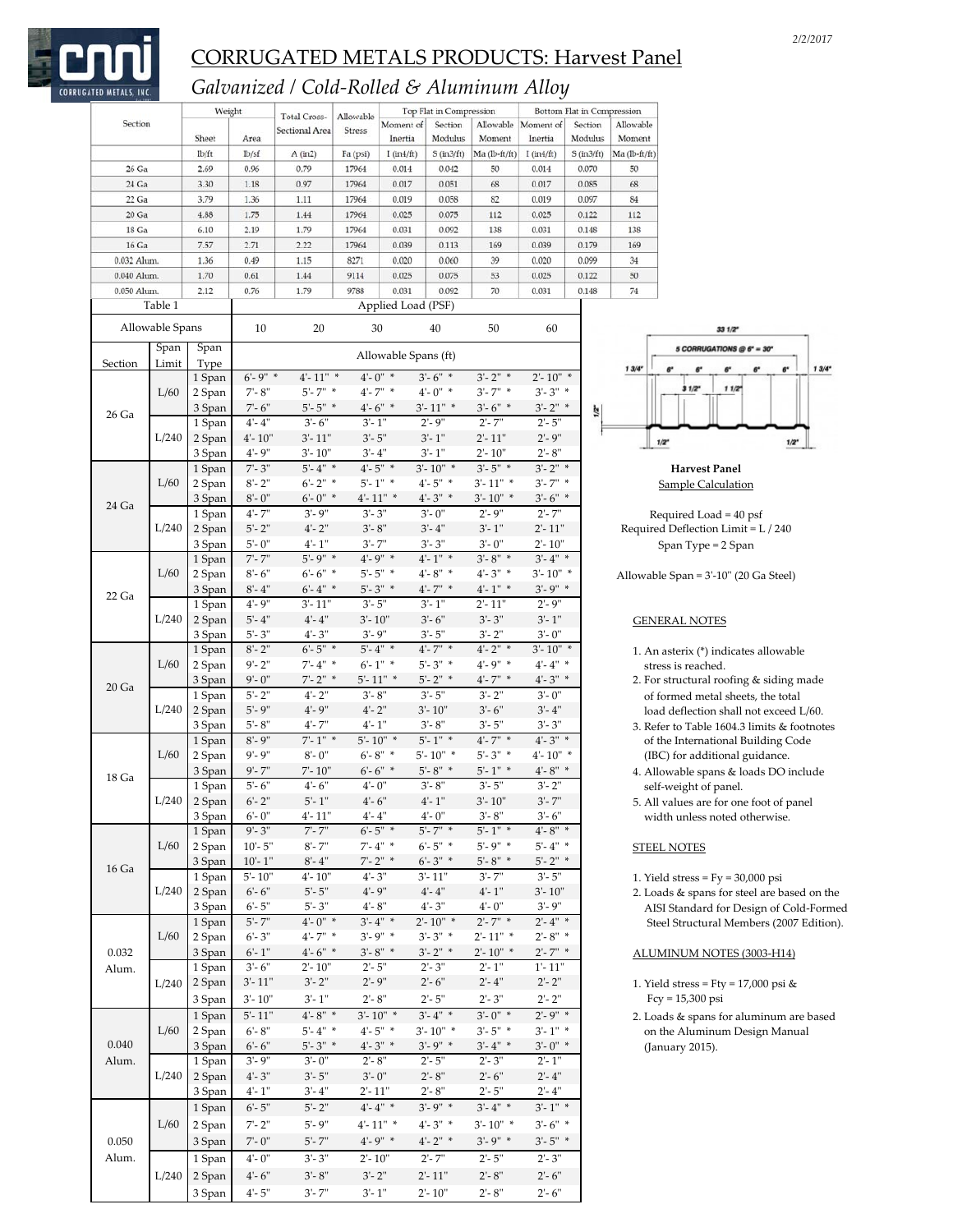

### *Galvanized / Cold‐Rolled & Aluminum Alloy*

| Allowable Loads<br>3<br>5<br>$\overline{7}$<br>9<br>10<br>12<br>$\overline{4}$<br>6<br>8<br>11<br>Span<br>Span<br>Allowable Loads (PSF)<br>Section<br>Limit<br>Type<br>$30*$<br>$13*$<br>$9*$<br>54 *<br>$19*$<br>$5-$<br>$3 -$<br>$2-$<br>$\ddagger$<br>1 Span<br>$^{1-}$<br>L/60<br>$71 *$<br>$40*$<br>$25 *$<br>$17*$<br>$12*$<br>$8-$<br>$5-$<br>$2-$<br>2 Span<br>$\overline{4}$<br>$^{1-}$<br>$68 *$<br>37 *<br>$11 *$<br>3 Span<br>$23*$<br>$16*$<br>$8-$<br>$5 -$<br>$2-$<br>$\ddagger$<br>$3-$<br>26 Ga<br>$\theta$<br>$\overline{+}$<br>$3 -$<br>$1 -$<br>$\theta -$<br>$+$<br>$+$<br>31<br>12<br>$6-$<br>1 Span<br>L/240<br>$9-$<br>$18\,$<br>$4-$<br>$2-$<br>$1 -$<br>$\theta-$<br>$\theta-$<br>$\!+$<br>2 Span<br>45<br>$+$<br>3 Span<br>41<br>17<br>$8-$<br>$2-$<br>$+$<br>$+$<br>$4-$<br>$1 -$<br>Q.<br>$\theta -$<br>$\ddagger$<br>$11 *$<br>$\overline{z}$<br>$\overline{2}$<br>$66*$<br>$37 *$<br>$23 *$<br>$15 *$<br>$\overline{4}$<br>$\overline{\mathbf{3}}$<br>1 Span<br>L/60<br>87 *<br>48 *<br>$30*$<br>$21 *$<br>$15*$<br>$10\,$<br>7<br>$2-$<br>2 Span<br>$\overline{4}$<br>$3-$<br>82 *<br>$46*$<br>$19*$<br>$\overline{9}$<br>$2-$<br>$29*$<br>$14*$<br>$3-$<br>3 Span<br>$6-$<br>$^{4-}$<br>24 Ga<br>$3-$<br>$\overline{1}$<br>$7-$<br>$\theta$<br>$\theta -$<br>$\overline{+}$<br>$+$<br>$+$<br>38<br>15<br>1 Span<br>L/240<br>$\!+$<br>2 Span<br>55<br>$22\,$<br>11<br>$5-$<br>$3-$<br>$^{1-}$<br>$\theta -$<br>$\theta-$<br>$+$<br>21<br>$2-$<br>$+$<br>3 Span<br>51<br>10<br>$5-$<br>$1 -$<br>$\theta -$<br>$\theta-$<br>$+$<br>76 *<br>42 *<br>$26*$<br>18 *<br>$12 *$<br>$8-$<br>$5-$<br>$3-$<br>$2-$<br>$\downarrow$<br>1 Span<br>L/60<br>$100*$<br>55 *<br>35 *<br>$23*$<br>$17*$<br>$2-$<br>2 Span<br>12<br>$8-$<br>$5-$<br>$3-$<br>94 *<br>$52*$<br>$33*$<br>$22*$<br>$16*$<br>$2-$<br>3 Span<br>11<br>$7-$<br>$5-$<br>$3-$<br>22 Ga<br>$2-$<br>$\overline{1}$<br>$\theta-$<br>$\overline{+}$<br>$+$<br>$44\,$<br>18<br>$8-$<br>$4-$<br>$+$<br>1 Span<br>L/240<br>$\ddagger$<br>$\ensuremath{\textnormal{\textbf{1}}}-$<br>2 Span<br>63<br>26<br>12<br>$6-$<br>$3-$<br>$2-$<br>$\theta-$<br>$+$<br>$3-$<br>$\theta -$<br>$+$<br>3 Span<br>59<br>24<br>11<br>$\frac{1}{\cdot}$<br>$\theta -$<br>$^{+}$<br>$6-$<br>$\overline{z}$<br>97 *<br>$54$ *<br>$23 *$<br>$16*$<br>10<br>$\overline{4}$<br>$\overline{\mathbf{3}}$<br>$\ddagger$<br>$33*$<br>1 Span<br>L/60<br>$71*$<br>$127*$<br>44 *<br>$30*$<br>$22*$<br>10<br>$7-$<br>$5-$<br>$3-$<br>2 Span<br>16<br>67 *<br>3 Span<br>$120*$<br>42 *<br>$28 *$<br>$20*$<br>14<br>9<br>$3-$<br>$6-$<br>$4-$<br>20 <sub>Ga</sub><br>$\theta$<br>$+$<br>$+$<br>$+$<br>$5-$<br>$2-$<br>$\ddagger$<br>1 Span<br>23<br>11<br>57<br>L/240<br>33<br>$\!+$<br>82<br>$16\,$<br>$8-$<br>$4-$<br>$2-$<br>$^{1-}$<br>$\theta-$<br>$+$<br>2 Span<br>3 Span<br>76<br>31<br>15<br>$8-$<br>$2-$<br>$\div$<br>$+$<br>$4-$<br>$\overline{1}$<br>$\theta -$<br>66 *<br>$120*$<br>42 *<br>28 *<br>$20*$<br>13<br>$8-$<br>$5-$<br>$3-$<br>$2-$<br>1 Span<br>L/60<br>$158*$<br>88 *<br>$37*$<br>$27*$<br>55 *<br>20<br>13<br>9<br>$\overline{4}$<br>2 Span<br>$6-$<br>$52*$<br>149 *<br>83 *<br>$35 *$<br>$25*$<br>18<br>12<br>$8-$<br>$3-$<br>3 Span<br>$5-$<br>18 Ga<br>$-2-$<br>$7 -$<br>$3-$<br>$\overline{1}$<br>$\theta-$<br>$+$<br>$+$<br>72<br>29<br>13<br>1 Span<br>L/240<br>42<br>$11\,$<br>2 Span<br>103<br>20<br>$6-$<br>$3 -$<br>$\ddagger$<br>$\theta-$<br>$+$<br>$+$<br>3 Span<br>95<br>39<br>19<br>10<br>$2 -$<br>$^{1-}$<br>$\theta$<br>$\overline{1}$<br>$\overline{+}$<br>5<br>$\overline{z}$<br>$3-$<br>147 *<br>$81 *$<br>$51*$<br>$34 *$<br>16<br>11<br>$4-$<br>$24*$<br>1 Span<br>L/60<br>193 *<br>$107 *$<br>$67*$<br>46 *<br>$33*$<br>2 Span<br>$24*$<br>16<br>11<br>$7-$<br>$5-$<br>$7-$<br>183 *<br>$101 *$<br>64 *<br>43 *<br>$31 *$<br>23<br>15<br>$10\,$<br>$4-$<br>3 Span<br>16 Ga<br>$-2-$<br>90<br>$8-$<br>$4-$<br>$2-$<br>$\theta-$<br>$+$<br>$+$<br>36<br>17<br>1 Span<br>L/240<br>$4-$<br>$\theta-$<br>$+$<br>$+$<br>2 Span<br>128<br>52<br>25<br>13<br>$7-$<br>$2-$<br>48<br>23<br>3 Span<br>119<br>12<br>$3 -$<br>$\theta-$<br>$+$<br>$+$<br>$6-$<br>$^{1-}$<br>$7 -$<br>$36 *$<br>$20*$<br>$12 *$<br>$4-$<br>$\overline{\mathbf{3}}$<br>$\overline{1}$<br>$\ensuremath{\mathop{\longleftarrow}}$<br>$\theta-$<br>$\theta-$<br>1 Span<br>L/60<br>47 *<br>$26 *$<br>$16*$<br>$\theta -$<br>2 Span<br>11<br>$6-$<br>$2-$<br>$2-$<br>$4-$<br>$\overline{1}$<br>$45*$<br>$25 *$<br>$15*$<br>10<br>$2-$<br>$\theta-$<br>3 Span<br>$^{1-}$<br>$^{1-}$<br>$6-$<br>$^{4-}$<br>0.032 Alum.<br>$+$<br>$\overline{+}$<br>$\overline{1}$<br>$\theta$<br>$\theta$<br>$\theta$<br>$+$<br>16<br>$6-$<br>$3-$<br>1 Span<br>L/240<br>$9-$<br>$\theta$<br>$+$<br>$+$<br>2 Span<br>22<br>$4-$<br>$2-$<br>$\theta$<br>$\theta -$<br>$^{1-}$<br>21<br>$\overline{2}$<br>$\overline{1}$<br>$\theta$<br>$\theta -$<br>$\theta$<br>$\ddot{\phantom{1}}$<br>3 Span<br>$8-$<br>$\overline{4}$<br>$-1-$<br>$\theta-$<br>$27 *$<br>$\overline{1}$<br>17<br>$9-$<br>$5-$<br>$\overline{\mathbf{3}}$<br>$2-$<br>$\overline{1}$<br>49 *<br>1 Span<br>L/60<br>2 Span<br>$65*$<br>$36*$<br>$23*$<br>14<br>$^{8-}$<br>$5-$<br>$\frac{3}{2}$<br>$2-$<br>$^{1-}$<br>$^{+}$<br>$\overline{z}$<br>$5-$<br>$\frac{3}{2}$<br>$2-$<br>$\overline{1}$<br>$61$ $^{\ast}$<br>$\overline{1}$<br>3 Span<br>$34 *$<br>$21 *$<br>13<br>0.040 Alum.<br>$\mathbf{8}-$<br>$3-$<br>$\ddagger$<br>$+$<br>$+$<br>$+$<br>1 Span<br>20<br>$\ddagger$<br>$\theta$<br>$\theta$<br>L/240<br>$\theta-$<br>$\theta-$<br>$+$<br>$\ensuremath{\leftarrow}$<br>2 Span<br>$11\,$<br>$5-$<br>$3-$<br>$\ddagger$<br>$\theta-$<br>28<br>3 Span<br>26<br>10<br>$5-$<br>$2-$<br>$\leftarrow$<br>$\theta -$<br>$\theta -$<br>$\theta -$<br>$+$<br>$+$<br>$\overline{\mathcal{L}}$<br>$3-$<br>$62 *$<br>$34$ $\hspace{0.1cm}*$<br>$4-$<br>$2-$<br>$\overline{1-}$<br>1 Span<br>21<br>12<br>$\theta-$<br>L/60<br>$29*$<br>2 Span<br>82 *<br>45 *<br>$10\,$<br>$7-$<br>$4-$<br>$3-$<br>$2-$<br>17<br>$\ensuremath{\mathop{\longleftarrow}}$<br>3 Span<br>$77*$<br>43 *<br>$27 *$<br>$\frac{4}{ }$<br>$\frac{2}{ }$<br>$2-$<br>16<br>10<br>$6-$<br>$\ddagger$<br>0.050 Alum.<br>$\overline{+}$<br>$\overline{4}$<br>$2-$<br>$\ddagger$<br>$\theta$<br>$\theta$<br>$+$<br>$+$<br>25<br>10<br>1 Span<br>L/240<br>$\mathcal{F}$<br>$3-$<br>$2-$<br>$\theta-$<br>$\ensuremath{\mathsf{+}}$<br>2 Span<br>$14\,$<br>$\leftarrow$<br>$\theta-$<br>$\ensuremath{\mathsf{+}}$<br>$36\,$ | Table 2 |        |    |    |      |      | Trial Span (ft)                        |              |           |           |     |     |
|------------------------------------------------------------------------------------------------------------------------------------------------------------------------------------------------------------------------------------------------------------------------------------------------------------------------------------------------------------------------------------------------------------------------------------------------------------------------------------------------------------------------------------------------------------------------------------------------------------------------------------------------------------------------------------------------------------------------------------------------------------------------------------------------------------------------------------------------------------------------------------------------------------------------------------------------------------------------------------------------------------------------------------------------------------------------------------------------------------------------------------------------------------------------------------------------------------------------------------------------------------------------------------------------------------------------------------------------------------------------------------------------------------------------------------------------------------------------------------------------------------------------------------------------------------------------------------------------------------------------------------------------------------------------------------------------------------------------------------------------------------------------------------------------------------------------------------------------------------------------------------------------------------------------------------------------------------------------------------------------------------------------------------------------------------------------------------------------------------------------------------------------------------------------------------------------------------------------------------------------------------------------------------------------------------------------------------------------------------------------------------------------------------------------------------------------------------------------------------------------------------------------------------------------------------------------------------------------------------------------------------------------------------------------------------------------------------------------------------------------------------------------------------------------------------------------------------------------------------------------------------------------------------------------------------------------------------------------------------------------------------------------------------------------------------------------------------------------------------------------------------------------------------------------------------------------------------------------------------------------------------------------------------------------------------------------------------------------------------------------------------------------------------------------------------------------------------------------------------------------------------------------------------------------------------------------------------------------------------------------------------------------------------------------------------------------------------------------------------------------------------------------------------------------------------------------------------------------------------------------------------------------------------------------------------------------------------------------------------------------------------------------------------------------------------------------------------------------------------------------------------------------------------------------------------------------------------------------------------------------------------------------------------------------------------------------------------------------------------------------------------------------------------------------------------------------------------------------------------------------------------------------------------------------------------------------------------------------------------------------------------------------------------------------------------------------------------------------------------------------------------------------------------------------------------------------------------------------------------------------------------------------------------------------------------------------------------------------------------------------------------------------------------------------------------------------------------------------------------------------------------------------------------------------------------------------------------------------------------------------------------------------------------------------------------------------------------------------------------------------------------------------------------------------------------------------------------------------------------------------------------------------------------------------------------------------------------------------------------------------------------------------------------------------------------------------------------------------------------------------------------------------------------------------------------------------------------------------------------------------------------------------------------------------------------------------------------------------------------------------------------------------------------------------------------------------------------------------------------------------------------------------------------------------------------------------------------------------------------------------------------------------------------------------------------------------------------------------------------------------------------------------------------------------------------------------------------------------------------------------------|---------|--------|----|----|------|------|----------------------------------------|--------------|-----------|-----------|-----|-----|
|                                                                                                                                                                                                                                                                                                                                                                                                                                                                                                                                                                                                                                                                                                                                                                                                                                                                                                                                                                                                                                                                                                                                                                                                                                                                                                                                                                                                                                                                                                                                                                                                                                                                                                                                                                                                                                                                                                                                                                                                                                                                                                                                                                                                                                                                                                                                                                                                                                                                                                                                                                                                                                                                                                                                                                                                                                                                                                                                                                                                                                                                                                                                                                                                                                                                                                                                                                                                                                                                                                                                                                                                                                                                                                                                                                                                                                                                                                                                                                                                                                                                                                                                                                                                                                                                                                                                                                                                                                                                                                                                                                                                                                                                                                                                                                                                                                                                                                                                                                                                                                                                                                                                                                                                                                                                                                                                                                                                                                                                                                                                                                                                                                                                                                                                                                                                                                                                                                                                                                                                                                                                                                                                                                                                                                                                                                                                                                                                                                                                                                      |         |        |    |    |      |      |                                        |              |           |           |     |     |
|                                                                                                                                                                                                                                                                                                                                                                                                                                                                                                                                                                                                                                                                                                                                                                                                                                                                                                                                                                                                                                                                                                                                                                                                                                                                                                                                                                                                                                                                                                                                                                                                                                                                                                                                                                                                                                                                                                                                                                                                                                                                                                                                                                                                                                                                                                                                                                                                                                                                                                                                                                                                                                                                                                                                                                                                                                                                                                                                                                                                                                                                                                                                                                                                                                                                                                                                                                                                                                                                                                                                                                                                                                                                                                                                                                                                                                                                                                                                                                                                                                                                                                                                                                                                                                                                                                                                                                                                                                                                                                                                                                                                                                                                                                                                                                                                                                                                                                                                                                                                                                                                                                                                                                                                                                                                                                                                                                                                                                                                                                                                                                                                                                                                                                                                                                                                                                                                                                                                                                                                                                                                                                                                                                                                                                                                                                                                                                                                                                                                                                      |         |        |    |    |      |      |                                        |              |           |           |     |     |
|                                                                                                                                                                                                                                                                                                                                                                                                                                                                                                                                                                                                                                                                                                                                                                                                                                                                                                                                                                                                                                                                                                                                                                                                                                                                                                                                                                                                                                                                                                                                                                                                                                                                                                                                                                                                                                                                                                                                                                                                                                                                                                                                                                                                                                                                                                                                                                                                                                                                                                                                                                                                                                                                                                                                                                                                                                                                                                                                                                                                                                                                                                                                                                                                                                                                                                                                                                                                                                                                                                                                                                                                                                                                                                                                                                                                                                                                                                                                                                                                                                                                                                                                                                                                                                                                                                                                                                                                                                                                                                                                                                                                                                                                                                                                                                                                                                                                                                                                                                                                                                                                                                                                                                                                                                                                                                                                                                                                                                                                                                                                                                                                                                                                                                                                                                                                                                                                                                                                                                                                                                                                                                                                                                                                                                                                                                                                                                                                                                                                                                      |         |        |    |    |      |      |                                        |              |           |           |     |     |
|                                                                                                                                                                                                                                                                                                                                                                                                                                                                                                                                                                                                                                                                                                                                                                                                                                                                                                                                                                                                                                                                                                                                                                                                                                                                                                                                                                                                                                                                                                                                                                                                                                                                                                                                                                                                                                                                                                                                                                                                                                                                                                                                                                                                                                                                                                                                                                                                                                                                                                                                                                                                                                                                                                                                                                                                                                                                                                                                                                                                                                                                                                                                                                                                                                                                                                                                                                                                                                                                                                                                                                                                                                                                                                                                                                                                                                                                                                                                                                                                                                                                                                                                                                                                                                                                                                                                                                                                                                                                                                                                                                                                                                                                                                                                                                                                                                                                                                                                                                                                                                                                                                                                                                                                                                                                                                                                                                                                                                                                                                                                                                                                                                                                                                                                                                                                                                                                                                                                                                                                                                                                                                                                                                                                                                                                                                                                                                                                                                                                                                      |         |        |    |    |      |      |                                        |              |           |           |     |     |
|                                                                                                                                                                                                                                                                                                                                                                                                                                                                                                                                                                                                                                                                                                                                                                                                                                                                                                                                                                                                                                                                                                                                                                                                                                                                                                                                                                                                                                                                                                                                                                                                                                                                                                                                                                                                                                                                                                                                                                                                                                                                                                                                                                                                                                                                                                                                                                                                                                                                                                                                                                                                                                                                                                                                                                                                                                                                                                                                                                                                                                                                                                                                                                                                                                                                                                                                                                                                                                                                                                                                                                                                                                                                                                                                                                                                                                                                                                                                                                                                                                                                                                                                                                                                                                                                                                                                                                                                                                                                                                                                                                                                                                                                                                                                                                                                                                                                                                                                                                                                                                                                                                                                                                                                                                                                                                                                                                                                                                                                                                                                                                                                                                                                                                                                                                                                                                                                                                                                                                                                                                                                                                                                                                                                                                                                                                                                                                                                                                                                                                      |         |        |    |    |      |      |                                        |              |           |           |     |     |
|                                                                                                                                                                                                                                                                                                                                                                                                                                                                                                                                                                                                                                                                                                                                                                                                                                                                                                                                                                                                                                                                                                                                                                                                                                                                                                                                                                                                                                                                                                                                                                                                                                                                                                                                                                                                                                                                                                                                                                                                                                                                                                                                                                                                                                                                                                                                                                                                                                                                                                                                                                                                                                                                                                                                                                                                                                                                                                                                                                                                                                                                                                                                                                                                                                                                                                                                                                                                                                                                                                                                                                                                                                                                                                                                                                                                                                                                                                                                                                                                                                                                                                                                                                                                                                                                                                                                                                                                                                                                                                                                                                                                                                                                                                                                                                                                                                                                                                                                                                                                                                                                                                                                                                                                                                                                                                                                                                                                                                                                                                                                                                                                                                                                                                                                                                                                                                                                                                                                                                                                                                                                                                                                                                                                                                                                                                                                                                                                                                                                                                      |         |        |    |    |      |      |                                        |              |           |           |     |     |
|                                                                                                                                                                                                                                                                                                                                                                                                                                                                                                                                                                                                                                                                                                                                                                                                                                                                                                                                                                                                                                                                                                                                                                                                                                                                                                                                                                                                                                                                                                                                                                                                                                                                                                                                                                                                                                                                                                                                                                                                                                                                                                                                                                                                                                                                                                                                                                                                                                                                                                                                                                                                                                                                                                                                                                                                                                                                                                                                                                                                                                                                                                                                                                                                                                                                                                                                                                                                                                                                                                                                                                                                                                                                                                                                                                                                                                                                                                                                                                                                                                                                                                                                                                                                                                                                                                                                                                                                                                                                                                                                                                                                                                                                                                                                                                                                                                                                                                                                                                                                                                                                                                                                                                                                                                                                                                                                                                                                                                                                                                                                                                                                                                                                                                                                                                                                                                                                                                                                                                                                                                                                                                                                                                                                                                                                                                                                                                                                                                                                                                      |         |        |    |    |      |      |                                        |              |           |           |     |     |
|                                                                                                                                                                                                                                                                                                                                                                                                                                                                                                                                                                                                                                                                                                                                                                                                                                                                                                                                                                                                                                                                                                                                                                                                                                                                                                                                                                                                                                                                                                                                                                                                                                                                                                                                                                                                                                                                                                                                                                                                                                                                                                                                                                                                                                                                                                                                                                                                                                                                                                                                                                                                                                                                                                                                                                                                                                                                                                                                                                                                                                                                                                                                                                                                                                                                                                                                                                                                                                                                                                                                                                                                                                                                                                                                                                                                                                                                                                                                                                                                                                                                                                                                                                                                                                                                                                                                                                                                                                                                                                                                                                                                                                                                                                                                                                                                                                                                                                                                                                                                                                                                                                                                                                                                                                                                                                                                                                                                                                                                                                                                                                                                                                                                                                                                                                                                                                                                                                                                                                                                                                                                                                                                                                                                                                                                                                                                                                                                                                                                                                      |         |        |    |    |      |      |                                        |              |           |           |     |     |
|                                                                                                                                                                                                                                                                                                                                                                                                                                                                                                                                                                                                                                                                                                                                                                                                                                                                                                                                                                                                                                                                                                                                                                                                                                                                                                                                                                                                                                                                                                                                                                                                                                                                                                                                                                                                                                                                                                                                                                                                                                                                                                                                                                                                                                                                                                                                                                                                                                                                                                                                                                                                                                                                                                                                                                                                                                                                                                                                                                                                                                                                                                                                                                                                                                                                                                                                                                                                                                                                                                                                                                                                                                                                                                                                                                                                                                                                                                                                                                                                                                                                                                                                                                                                                                                                                                                                                                                                                                                                                                                                                                                                                                                                                                                                                                                                                                                                                                                                                                                                                                                                                                                                                                                                                                                                                                                                                                                                                                                                                                                                                                                                                                                                                                                                                                                                                                                                                                                                                                                                                                                                                                                                                                                                                                                                                                                                                                                                                                                                                                      |         |        |    |    |      |      |                                        |              |           |           |     |     |
|                                                                                                                                                                                                                                                                                                                                                                                                                                                                                                                                                                                                                                                                                                                                                                                                                                                                                                                                                                                                                                                                                                                                                                                                                                                                                                                                                                                                                                                                                                                                                                                                                                                                                                                                                                                                                                                                                                                                                                                                                                                                                                                                                                                                                                                                                                                                                                                                                                                                                                                                                                                                                                                                                                                                                                                                                                                                                                                                                                                                                                                                                                                                                                                                                                                                                                                                                                                                                                                                                                                                                                                                                                                                                                                                                                                                                                                                                                                                                                                                                                                                                                                                                                                                                                                                                                                                                                                                                                                                                                                                                                                                                                                                                                                                                                                                                                                                                                                                                                                                                                                                                                                                                                                                                                                                                                                                                                                                                                                                                                                                                                                                                                                                                                                                                                                                                                                                                                                                                                                                                                                                                                                                                                                                                                                                                                                                                                                                                                                                                                      |         |        |    |    |      |      |                                        |              |           |           |     |     |
|                                                                                                                                                                                                                                                                                                                                                                                                                                                                                                                                                                                                                                                                                                                                                                                                                                                                                                                                                                                                                                                                                                                                                                                                                                                                                                                                                                                                                                                                                                                                                                                                                                                                                                                                                                                                                                                                                                                                                                                                                                                                                                                                                                                                                                                                                                                                                                                                                                                                                                                                                                                                                                                                                                                                                                                                                                                                                                                                                                                                                                                                                                                                                                                                                                                                                                                                                                                                                                                                                                                                                                                                                                                                                                                                                                                                                                                                                                                                                                                                                                                                                                                                                                                                                                                                                                                                                                                                                                                                                                                                                                                                                                                                                                                                                                                                                                                                                                                                                                                                                                                                                                                                                                                                                                                                                                                                                                                                                                                                                                                                                                                                                                                                                                                                                                                                                                                                                                                                                                                                                                                                                                                                                                                                                                                                                                                                                                                                                                                                                                      |         |        |    |    |      |      |                                        |              |           |           |     |     |
|                                                                                                                                                                                                                                                                                                                                                                                                                                                                                                                                                                                                                                                                                                                                                                                                                                                                                                                                                                                                                                                                                                                                                                                                                                                                                                                                                                                                                                                                                                                                                                                                                                                                                                                                                                                                                                                                                                                                                                                                                                                                                                                                                                                                                                                                                                                                                                                                                                                                                                                                                                                                                                                                                                                                                                                                                                                                                                                                                                                                                                                                                                                                                                                                                                                                                                                                                                                                                                                                                                                                                                                                                                                                                                                                                                                                                                                                                                                                                                                                                                                                                                                                                                                                                                                                                                                                                                                                                                                                                                                                                                                                                                                                                                                                                                                                                                                                                                                                                                                                                                                                                                                                                                                                                                                                                                                                                                                                                                                                                                                                                                                                                                                                                                                                                                                                                                                                                                                                                                                                                                                                                                                                                                                                                                                                                                                                                                                                                                                                                                      |         |        |    |    |      |      |                                        |              |           |           |     |     |
|                                                                                                                                                                                                                                                                                                                                                                                                                                                                                                                                                                                                                                                                                                                                                                                                                                                                                                                                                                                                                                                                                                                                                                                                                                                                                                                                                                                                                                                                                                                                                                                                                                                                                                                                                                                                                                                                                                                                                                                                                                                                                                                                                                                                                                                                                                                                                                                                                                                                                                                                                                                                                                                                                                                                                                                                                                                                                                                                                                                                                                                                                                                                                                                                                                                                                                                                                                                                                                                                                                                                                                                                                                                                                                                                                                                                                                                                                                                                                                                                                                                                                                                                                                                                                                                                                                                                                                                                                                                                                                                                                                                                                                                                                                                                                                                                                                                                                                                                                                                                                                                                                                                                                                                                                                                                                                                                                                                                                                                                                                                                                                                                                                                                                                                                                                                                                                                                                                                                                                                                                                                                                                                                                                                                                                                                                                                                                                                                                                                                                                      |         |        |    |    |      |      |                                        |              |           |           |     |     |
|                                                                                                                                                                                                                                                                                                                                                                                                                                                                                                                                                                                                                                                                                                                                                                                                                                                                                                                                                                                                                                                                                                                                                                                                                                                                                                                                                                                                                                                                                                                                                                                                                                                                                                                                                                                                                                                                                                                                                                                                                                                                                                                                                                                                                                                                                                                                                                                                                                                                                                                                                                                                                                                                                                                                                                                                                                                                                                                                                                                                                                                                                                                                                                                                                                                                                                                                                                                                                                                                                                                                                                                                                                                                                                                                                                                                                                                                                                                                                                                                                                                                                                                                                                                                                                                                                                                                                                                                                                                                                                                                                                                                                                                                                                                                                                                                                                                                                                                                                                                                                                                                                                                                                                                                                                                                                                                                                                                                                                                                                                                                                                                                                                                                                                                                                                                                                                                                                                                                                                                                                                                                                                                                                                                                                                                                                                                                                                                                                                                                                                      |         |        |    |    |      |      |                                        |              |           |           |     |     |
|                                                                                                                                                                                                                                                                                                                                                                                                                                                                                                                                                                                                                                                                                                                                                                                                                                                                                                                                                                                                                                                                                                                                                                                                                                                                                                                                                                                                                                                                                                                                                                                                                                                                                                                                                                                                                                                                                                                                                                                                                                                                                                                                                                                                                                                                                                                                                                                                                                                                                                                                                                                                                                                                                                                                                                                                                                                                                                                                                                                                                                                                                                                                                                                                                                                                                                                                                                                                                                                                                                                                                                                                                                                                                                                                                                                                                                                                                                                                                                                                                                                                                                                                                                                                                                                                                                                                                                                                                                                                                                                                                                                                                                                                                                                                                                                                                                                                                                                                                                                                                                                                                                                                                                                                                                                                                                                                                                                                                                                                                                                                                                                                                                                                                                                                                                                                                                                                                                                                                                                                                                                                                                                                                                                                                                                                                                                                                                                                                                                                                                      |         |        |    |    |      |      |                                        |              |           |           |     |     |
|                                                                                                                                                                                                                                                                                                                                                                                                                                                                                                                                                                                                                                                                                                                                                                                                                                                                                                                                                                                                                                                                                                                                                                                                                                                                                                                                                                                                                                                                                                                                                                                                                                                                                                                                                                                                                                                                                                                                                                                                                                                                                                                                                                                                                                                                                                                                                                                                                                                                                                                                                                                                                                                                                                                                                                                                                                                                                                                                                                                                                                                                                                                                                                                                                                                                                                                                                                                                                                                                                                                                                                                                                                                                                                                                                                                                                                                                                                                                                                                                                                                                                                                                                                                                                                                                                                                                                                                                                                                                                                                                                                                                                                                                                                                                                                                                                                                                                                                                                                                                                                                                                                                                                                                                                                                                                                                                                                                                                                                                                                                                                                                                                                                                                                                                                                                                                                                                                                                                                                                                                                                                                                                                                                                                                                                                                                                                                                                                                                                                                                      |         |        |    |    |      |      |                                        |              |           |           |     |     |
|                                                                                                                                                                                                                                                                                                                                                                                                                                                                                                                                                                                                                                                                                                                                                                                                                                                                                                                                                                                                                                                                                                                                                                                                                                                                                                                                                                                                                                                                                                                                                                                                                                                                                                                                                                                                                                                                                                                                                                                                                                                                                                                                                                                                                                                                                                                                                                                                                                                                                                                                                                                                                                                                                                                                                                                                                                                                                                                                                                                                                                                                                                                                                                                                                                                                                                                                                                                                                                                                                                                                                                                                                                                                                                                                                                                                                                                                                                                                                                                                                                                                                                                                                                                                                                                                                                                                                                                                                                                                                                                                                                                                                                                                                                                                                                                                                                                                                                                                                                                                                                                                                                                                                                                                                                                                                                                                                                                                                                                                                                                                                                                                                                                                                                                                                                                                                                                                                                                                                                                                                                                                                                                                                                                                                                                                                                                                                                                                                                                                                                      |         |        |    |    |      |      |                                        |              |           |           |     |     |
|                                                                                                                                                                                                                                                                                                                                                                                                                                                                                                                                                                                                                                                                                                                                                                                                                                                                                                                                                                                                                                                                                                                                                                                                                                                                                                                                                                                                                                                                                                                                                                                                                                                                                                                                                                                                                                                                                                                                                                                                                                                                                                                                                                                                                                                                                                                                                                                                                                                                                                                                                                                                                                                                                                                                                                                                                                                                                                                                                                                                                                                                                                                                                                                                                                                                                                                                                                                                                                                                                                                                                                                                                                                                                                                                                                                                                                                                                                                                                                                                                                                                                                                                                                                                                                                                                                                                                                                                                                                                                                                                                                                                                                                                                                                                                                                                                                                                                                                                                                                                                                                                                                                                                                                                                                                                                                                                                                                                                                                                                                                                                                                                                                                                                                                                                                                                                                                                                                                                                                                                                                                                                                                                                                                                                                                                                                                                                                                                                                                                                                      |         |        |    |    |      |      |                                        |              |           |           |     |     |
|                                                                                                                                                                                                                                                                                                                                                                                                                                                                                                                                                                                                                                                                                                                                                                                                                                                                                                                                                                                                                                                                                                                                                                                                                                                                                                                                                                                                                                                                                                                                                                                                                                                                                                                                                                                                                                                                                                                                                                                                                                                                                                                                                                                                                                                                                                                                                                                                                                                                                                                                                                                                                                                                                                                                                                                                                                                                                                                                                                                                                                                                                                                                                                                                                                                                                                                                                                                                                                                                                                                                                                                                                                                                                                                                                                                                                                                                                                                                                                                                                                                                                                                                                                                                                                                                                                                                                                                                                                                                                                                                                                                                                                                                                                                                                                                                                                                                                                                                                                                                                                                                                                                                                                                                                                                                                                                                                                                                                                                                                                                                                                                                                                                                                                                                                                                                                                                                                                                                                                                                                                                                                                                                                                                                                                                                                                                                                                                                                                                                                                      |         |        |    |    |      |      |                                        |              |           |           |     |     |
|                                                                                                                                                                                                                                                                                                                                                                                                                                                                                                                                                                                                                                                                                                                                                                                                                                                                                                                                                                                                                                                                                                                                                                                                                                                                                                                                                                                                                                                                                                                                                                                                                                                                                                                                                                                                                                                                                                                                                                                                                                                                                                                                                                                                                                                                                                                                                                                                                                                                                                                                                                                                                                                                                                                                                                                                                                                                                                                                                                                                                                                                                                                                                                                                                                                                                                                                                                                                                                                                                                                                                                                                                                                                                                                                                                                                                                                                                                                                                                                                                                                                                                                                                                                                                                                                                                                                                                                                                                                                                                                                                                                                                                                                                                                                                                                                                                                                                                                                                                                                                                                                                                                                                                                                                                                                                                                                                                                                                                                                                                                                                                                                                                                                                                                                                                                                                                                                                                                                                                                                                                                                                                                                                                                                                                                                                                                                                                                                                                                                                                      |         |        |    |    |      |      |                                        |              |           |           |     |     |
|                                                                                                                                                                                                                                                                                                                                                                                                                                                                                                                                                                                                                                                                                                                                                                                                                                                                                                                                                                                                                                                                                                                                                                                                                                                                                                                                                                                                                                                                                                                                                                                                                                                                                                                                                                                                                                                                                                                                                                                                                                                                                                                                                                                                                                                                                                                                                                                                                                                                                                                                                                                                                                                                                                                                                                                                                                                                                                                                                                                                                                                                                                                                                                                                                                                                                                                                                                                                                                                                                                                                                                                                                                                                                                                                                                                                                                                                                                                                                                                                                                                                                                                                                                                                                                                                                                                                                                                                                                                                                                                                                                                                                                                                                                                                                                                                                                                                                                                                                                                                                                                                                                                                                                                                                                                                                                                                                                                                                                                                                                                                                                                                                                                                                                                                                                                                                                                                                                                                                                                                                                                                                                                                                                                                                                                                                                                                                                                                                                                                                                      |         |        |    |    |      |      |                                        |              |           |           |     |     |
|                                                                                                                                                                                                                                                                                                                                                                                                                                                                                                                                                                                                                                                                                                                                                                                                                                                                                                                                                                                                                                                                                                                                                                                                                                                                                                                                                                                                                                                                                                                                                                                                                                                                                                                                                                                                                                                                                                                                                                                                                                                                                                                                                                                                                                                                                                                                                                                                                                                                                                                                                                                                                                                                                                                                                                                                                                                                                                                                                                                                                                                                                                                                                                                                                                                                                                                                                                                                                                                                                                                                                                                                                                                                                                                                                                                                                                                                                                                                                                                                                                                                                                                                                                                                                                                                                                                                                                                                                                                                                                                                                                                                                                                                                                                                                                                                                                                                                                                                                                                                                                                                                                                                                                                                                                                                                                                                                                                                                                                                                                                                                                                                                                                                                                                                                                                                                                                                                                                                                                                                                                                                                                                                                                                                                                                                                                                                                                                                                                                                                                      |         |        |    |    |      |      |                                        |              |           |           |     |     |
|                                                                                                                                                                                                                                                                                                                                                                                                                                                                                                                                                                                                                                                                                                                                                                                                                                                                                                                                                                                                                                                                                                                                                                                                                                                                                                                                                                                                                                                                                                                                                                                                                                                                                                                                                                                                                                                                                                                                                                                                                                                                                                                                                                                                                                                                                                                                                                                                                                                                                                                                                                                                                                                                                                                                                                                                                                                                                                                                                                                                                                                                                                                                                                                                                                                                                                                                                                                                                                                                                                                                                                                                                                                                                                                                                                                                                                                                                                                                                                                                                                                                                                                                                                                                                                                                                                                                                                                                                                                                                                                                                                                                                                                                                                                                                                                                                                                                                                                                                                                                                                                                                                                                                                                                                                                                                                                                                                                                                                                                                                                                                                                                                                                                                                                                                                                                                                                                                                                                                                                                                                                                                                                                                                                                                                                                                                                                                                                                                                                                                                      |         |        |    |    |      |      |                                        |              |           |           |     |     |
|                                                                                                                                                                                                                                                                                                                                                                                                                                                                                                                                                                                                                                                                                                                                                                                                                                                                                                                                                                                                                                                                                                                                                                                                                                                                                                                                                                                                                                                                                                                                                                                                                                                                                                                                                                                                                                                                                                                                                                                                                                                                                                                                                                                                                                                                                                                                                                                                                                                                                                                                                                                                                                                                                                                                                                                                                                                                                                                                                                                                                                                                                                                                                                                                                                                                                                                                                                                                                                                                                                                                                                                                                                                                                                                                                                                                                                                                                                                                                                                                                                                                                                                                                                                                                                                                                                                                                                                                                                                                                                                                                                                                                                                                                                                                                                                                                                                                                                                                                                                                                                                                                                                                                                                                                                                                                                                                                                                                                                                                                                                                                                                                                                                                                                                                                                                                                                                                                                                                                                                                                                                                                                                                                                                                                                                                                                                                                                                                                                                                                                      |         |        |    |    |      |      |                                        |              |           |           |     |     |
|                                                                                                                                                                                                                                                                                                                                                                                                                                                                                                                                                                                                                                                                                                                                                                                                                                                                                                                                                                                                                                                                                                                                                                                                                                                                                                                                                                                                                                                                                                                                                                                                                                                                                                                                                                                                                                                                                                                                                                                                                                                                                                                                                                                                                                                                                                                                                                                                                                                                                                                                                                                                                                                                                                                                                                                                                                                                                                                                                                                                                                                                                                                                                                                                                                                                                                                                                                                                                                                                                                                                                                                                                                                                                                                                                                                                                                                                                                                                                                                                                                                                                                                                                                                                                                                                                                                                                                                                                                                                                                                                                                                                                                                                                                                                                                                                                                                                                                                                                                                                                                                                                                                                                                                                                                                                                                                                                                                                                                                                                                                                                                                                                                                                                                                                                                                                                                                                                                                                                                                                                                                                                                                                                                                                                                                                                                                                                                                                                                                                                                      |         |        |    |    |      |      |                                        |              |           |           |     |     |
|                                                                                                                                                                                                                                                                                                                                                                                                                                                                                                                                                                                                                                                                                                                                                                                                                                                                                                                                                                                                                                                                                                                                                                                                                                                                                                                                                                                                                                                                                                                                                                                                                                                                                                                                                                                                                                                                                                                                                                                                                                                                                                                                                                                                                                                                                                                                                                                                                                                                                                                                                                                                                                                                                                                                                                                                                                                                                                                                                                                                                                                                                                                                                                                                                                                                                                                                                                                                                                                                                                                                                                                                                                                                                                                                                                                                                                                                                                                                                                                                                                                                                                                                                                                                                                                                                                                                                                                                                                                                                                                                                                                                                                                                                                                                                                                                                                                                                                                                                                                                                                                                                                                                                                                                                                                                                                                                                                                                                                                                                                                                                                                                                                                                                                                                                                                                                                                                                                                                                                                                                                                                                                                                                                                                                                                                                                                                                                                                                                                                                                      |         |        |    |    |      |      |                                        |              |           |           |     |     |
|                                                                                                                                                                                                                                                                                                                                                                                                                                                                                                                                                                                                                                                                                                                                                                                                                                                                                                                                                                                                                                                                                                                                                                                                                                                                                                                                                                                                                                                                                                                                                                                                                                                                                                                                                                                                                                                                                                                                                                                                                                                                                                                                                                                                                                                                                                                                                                                                                                                                                                                                                                                                                                                                                                                                                                                                                                                                                                                                                                                                                                                                                                                                                                                                                                                                                                                                                                                                                                                                                                                                                                                                                                                                                                                                                                                                                                                                                                                                                                                                                                                                                                                                                                                                                                                                                                                                                                                                                                                                                                                                                                                                                                                                                                                                                                                                                                                                                                                                                                                                                                                                                                                                                                                                                                                                                                                                                                                                                                                                                                                                                                                                                                                                                                                                                                                                                                                                                                                                                                                                                                                                                                                                                                                                                                                                                                                                                                                                                                                                                                      |         |        |    |    |      |      |                                        |              |           |           |     |     |
|                                                                                                                                                                                                                                                                                                                                                                                                                                                                                                                                                                                                                                                                                                                                                                                                                                                                                                                                                                                                                                                                                                                                                                                                                                                                                                                                                                                                                                                                                                                                                                                                                                                                                                                                                                                                                                                                                                                                                                                                                                                                                                                                                                                                                                                                                                                                                                                                                                                                                                                                                                                                                                                                                                                                                                                                                                                                                                                                                                                                                                                                                                                                                                                                                                                                                                                                                                                                                                                                                                                                                                                                                                                                                                                                                                                                                                                                                                                                                                                                                                                                                                                                                                                                                                                                                                                                                                                                                                                                                                                                                                                                                                                                                                                                                                                                                                                                                                                                                                                                                                                                                                                                                                                                                                                                                                                                                                                                                                                                                                                                                                                                                                                                                                                                                                                                                                                                                                                                                                                                                                                                                                                                                                                                                                                                                                                                                                                                                                                                                                      |         |        |    |    |      |      |                                        |              |           |           |     |     |
|                                                                                                                                                                                                                                                                                                                                                                                                                                                                                                                                                                                                                                                                                                                                                                                                                                                                                                                                                                                                                                                                                                                                                                                                                                                                                                                                                                                                                                                                                                                                                                                                                                                                                                                                                                                                                                                                                                                                                                                                                                                                                                                                                                                                                                                                                                                                                                                                                                                                                                                                                                                                                                                                                                                                                                                                                                                                                                                                                                                                                                                                                                                                                                                                                                                                                                                                                                                                                                                                                                                                                                                                                                                                                                                                                                                                                                                                                                                                                                                                                                                                                                                                                                                                                                                                                                                                                                                                                                                                                                                                                                                                                                                                                                                                                                                                                                                                                                                                                                                                                                                                                                                                                                                                                                                                                                                                                                                                                                                                                                                                                                                                                                                                                                                                                                                                                                                                                                                                                                                                                                                                                                                                                                                                                                                                                                                                                                                                                                                                                                      |         |        |    |    |      |      |                                        |              |           |           |     |     |
|                                                                                                                                                                                                                                                                                                                                                                                                                                                                                                                                                                                                                                                                                                                                                                                                                                                                                                                                                                                                                                                                                                                                                                                                                                                                                                                                                                                                                                                                                                                                                                                                                                                                                                                                                                                                                                                                                                                                                                                                                                                                                                                                                                                                                                                                                                                                                                                                                                                                                                                                                                                                                                                                                                                                                                                                                                                                                                                                                                                                                                                                                                                                                                                                                                                                                                                                                                                                                                                                                                                                                                                                                                                                                                                                                                                                                                                                                                                                                                                                                                                                                                                                                                                                                                                                                                                                                                                                                                                                                                                                                                                                                                                                                                                                                                                                                                                                                                                                                                                                                                                                                                                                                                                                                                                                                                                                                                                                                                                                                                                                                                                                                                                                                                                                                                                                                                                                                                                                                                                                                                                                                                                                                                                                                                                                                                                                                                                                                                                                                                      |         |        |    |    |      |      |                                        |              |           |           |     |     |
|                                                                                                                                                                                                                                                                                                                                                                                                                                                                                                                                                                                                                                                                                                                                                                                                                                                                                                                                                                                                                                                                                                                                                                                                                                                                                                                                                                                                                                                                                                                                                                                                                                                                                                                                                                                                                                                                                                                                                                                                                                                                                                                                                                                                                                                                                                                                                                                                                                                                                                                                                                                                                                                                                                                                                                                                                                                                                                                                                                                                                                                                                                                                                                                                                                                                                                                                                                                                                                                                                                                                                                                                                                                                                                                                                                                                                                                                                                                                                                                                                                                                                                                                                                                                                                                                                                                                                                                                                                                                                                                                                                                                                                                                                                                                                                                                                                                                                                                                                                                                                                                                                                                                                                                                                                                                                                                                                                                                                                                                                                                                                                                                                                                                                                                                                                                                                                                                                                                                                                                                                                                                                                                                                                                                                                                                                                                                                                                                                                                                                                      |         |        |    |    |      |      |                                        |              |           |           |     |     |
|                                                                                                                                                                                                                                                                                                                                                                                                                                                                                                                                                                                                                                                                                                                                                                                                                                                                                                                                                                                                                                                                                                                                                                                                                                                                                                                                                                                                                                                                                                                                                                                                                                                                                                                                                                                                                                                                                                                                                                                                                                                                                                                                                                                                                                                                                                                                                                                                                                                                                                                                                                                                                                                                                                                                                                                                                                                                                                                                                                                                                                                                                                                                                                                                                                                                                                                                                                                                                                                                                                                                                                                                                                                                                                                                                                                                                                                                                                                                                                                                                                                                                                                                                                                                                                                                                                                                                                                                                                                                                                                                                                                                                                                                                                                                                                                                                                                                                                                                                                                                                                                                                                                                                                                                                                                                                                                                                                                                                                                                                                                                                                                                                                                                                                                                                                                                                                                                                                                                                                                                                                                                                                                                                                                                                                                                                                                                                                                                                                                                                                      |         |        |    |    |      |      |                                        |              |           |           |     |     |
|                                                                                                                                                                                                                                                                                                                                                                                                                                                                                                                                                                                                                                                                                                                                                                                                                                                                                                                                                                                                                                                                                                                                                                                                                                                                                                                                                                                                                                                                                                                                                                                                                                                                                                                                                                                                                                                                                                                                                                                                                                                                                                                                                                                                                                                                                                                                                                                                                                                                                                                                                                                                                                                                                                                                                                                                                                                                                                                                                                                                                                                                                                                                                                                                                                                                                                                                                                                                                                                                                                                                                                                                                                                                                                                                                                                                                                                                                                                                                                                                                                                                                                                                                                                                                                                                                                                                                                                                                                                                                                                                                                                                                                                                                                                                                                                                                                                                                                                                                                                                                                                                                                                                                                                                                                                                                                                                                                                                                                                                                                                                                                                                                                                                                                                                                                                                                                                                                                                                                                                                                                                                                                                                                                                                                                                                                                                                                                                                                                                                                                      |         |        |    |    |      |      |                                        |              |           |           |     |     |
|                                                                                                                                                                                                                                                                                                                                                                                                                                                                                                                                                                                                                                                                                                                                                                                                                                                                                                                                                                                                                                                                                                                                                                                                                                                                                                                                                                                                                                                                                                                                                                                                                                                                                                                                                                                                                                                                                                                                                                                                                                                                                                                                                                                                                                                                                                                                                                                                                                                                                                                                                                                                                                                                                                                                                                                                                                                                                                                                                                                                                                                                                                                                                                                                                                                                                                                                                                                                                                                                                                                                                                                                                                                                                                                                                                                                                                                                                                                                                                                                                                                                                                                                                                                                                                                                                                                                                                                                                                                                                                                                                                                                                                                                                                                                                                                                                                                                                                                                                                                                                                                                                                                                                                                                                                                                                                                                                                                                                                                                                                                                                                                                                                                                                                                                                                                                                                                                                                                                                                                                                                                                                                                                                                                                                                                                                                                                                                                                                                                                                                      |         |        |    |    |      |      |                                        |              |           |           |     |     |
|                                                                                                                                                                                                                                                                                                                                                                                                                                                                                                                                                                                                                                                                                                                                                                                                                                                                                                                                                                                                                                                                                                                                                                                                                                                                                                                                                                                                                                                                                                                                                                                                                                                                                                                                                                                                                                                                                                                                                                                                                                                                                                                                                                                                                                                                                                                                                                                                                                                                                                                                                                                                                                                                                                                                                                                                                                                                                                                                                                                                                                                                                                                                                                                                                                                                                                                                                                                                                                                                                                                                                                                                                                                                                                                                                                                                                                                                                                                                                                                                                                                                                                                                                                                                                                                                                                                                                                                                                                                                                                                                                                                                                                                                                                                                                                                                                                                                                                                                                                                                                                                                                                                                                                                                                                                                                                                                                                                                                                                                                                                                                                                                                                                                                                                                                                                                                                                                                                                                                                                                                                                                                                                                                                                                                                                                                                                                                                                                                                                                                                      |         |        |    |    |      |      |                                        |              |           |           |     |     |
|                                                                                                                                                                                                                                                                                                                                                                                                                                                                                                                                                                                                                                                                                                                                                                                                                                                                                                                                                                                                                                                                                                                                                                                                                                                                                                                                                                                                                                                                                                                                                                                                                                                                                                                                                                                                                                                                                                                                                                                                                                                                                                                                                                                                                                                                                                                                                                                                                                                                                                                                                                                                                                                                                                                                                                                                                                                                                                                                                                                                                                                                                                                                                                                                                                                                                                                                                                                                                                                                                                                                                                                                                                                                                                                                                                                                                                                                                                                                                                                                                                                                                                                                                                                                                                                                                                                                                                                                                                                                                                                                                                                                                                                                                                                                                                                                                                                                                                                                                                                                                                                                                                                                                                                                                                                                                                                                                                                                                                                                                                                                                                                                                                                                                                                                                                                                                                                                                                                                                                                                                                                                                                                                                                                                                                                                                                                                                                                                                                                                                                      |         |        |    |    |      |      |                                        |              |           |           |     |     |
|                                                                                                                                                                                                                                                                                                                                                                                                                                                                                                                                                                                                                                                                                                                                                                                                                                                                                                                                                                                                                                                                                                                                                                                                                                                                                                                                                                                                                                                                                                                                                                                                                                                                                                                                                                                                                                                                                                                                                                                                                                                                                                                                                                                                                                                                                                                                                                                                                                                                                                                                                                                                                                                                                                                                                                                                                                                                                                                                                                                                                                                                                                                                                                                                                                                                                                                                                                                                                                                                                                                                                                                                                                                                                                                                                                                                                                                                                                                                                                                                                                                                                                                                                                                                                                                                                                                                                                                                                                                                                                                                                                                                                                                                                                                                                                                                                                                                                                                                                                                                                                                                                                                                                                                                                                                                                                                                                                                                                                                                                                                                                                                                                                                                                                                                                                                                                                                                                                                                                                                                                                                                                                                                                                                                                                                                                                                                                                                                                                                                                                      |         |        |    |    |      |      |                                        |              |           |           |     |     |
|                                                                                                                                                                                                                                                                                                                                                                                                                                                                                                                                                                                                                                                                                                                                                                                                                                                                                                                                                                                                                                                                                                                                                                                                                                                                                                                                                                                                                                                                                                                                                                                                                                                                                                                                                                                                                                                                                                                                                                                                                                                                                                                                                                                                                                                                                                                                                                                                                                                                                                                                                                                                                                                                                                                                                                                                                                                                                                                                                                                                                                                                                                                                                                                                                                                                                                                                                                                                                                                                                                                                                                                                                                                                                                                                                                                                                                                                                                                                                                                                                                                                                                                                                                                                                                                                                                                                                                                                                                                                                                                                                                                                                                                                                                                                                                                                                                                                                                                                                                                                                                                                                                                                                                                                                                                                                                                                                                                                                                                                                                                                                                                                                                                                                                                                                                                                                                                                                                                                                                                                                                                                                                                                                                                                                                                                                                                                                                                                                                                                                                      |         |        |    |    |      |      |                                        |              |           |           |     |     |
|                                                                                                                                                                                                                                                                                                                                                                                                                                                                                                                                                                                                                                                                                                                                                                                                                                                                                                                                                                                                                                                                                                                                                                                                                                                                                                                                                                                                                                                                                                                                                                                                                                                                                                                                                                                                                                                                                                                                                                                                                                                                                                                                                                                                                                                                                                                                                                                                                                                                                                                                                                                                                                                                                                                                                                                                                                                                                                                                                                                                                                                                                                                                                                                                                                                                                                                                                                                                                                                                                                                                                                                                                                                                                                                                                                                                                                                                                                                                                                                                                                                                                                                                                                                                                                                                                                                                                                                                                                                                                                                                                                                                                                                                                                                                                                                                                                                                                                                                                                                                                                                                                                                                                                                                                                                                                                                                                                                                                                                                                                                                                                                                                                                                                                                                                                                                                                                                                                                                                                                                                                                                                                                                                                                                                                                                                                                                                                                                                                                                                                      |         |        |    |    |      |      |                                        |              |           |           |     |     |
|                                                                                                                                                                                                                                                                                                                                                                                                                                                                                                                                                                                                                                                                                                                                                                                                                                                                                                                                                                                                                                                                                                                                                                                                                                                                                                                                                                                                                                                                                                                                                                                                                                                                                                                                                                                                                                                                                                                                                                                                                                                                                                                                                                                                                                                                                                                                                                                                                                                                                                                                                                                                                                                                                                                                                                                                                                                                                                                                                                                                                                                                                                                                                                                                                                                                                                                                                                                                                                                                                                                                                                                                                                                                                                                                                                                                                                                                                                                                                                                                                                                                                                                                                                                                                                                                                                                                                                                                                                                                                                                                                                                                                                                                                                                                                                                                                                                                                                                                                                                                                                                                                                                                                                                                                                                                                                                                                                                                                                                                                                                                                                                                                                                                                                                                                                                                                                                                                                                                                                                                                                                                                                                                                                                                                                                                                                                                                                                                                                                                                                      |         |        |    |    |      |      |                                        |              |           |           |     |     |
|                                                                                                                                                                                                                                                                                                                                                                                                                                                                                                                                                                                                                                                                                                                                                                                                                                                                                                                                                                                                                                                                                                                                                                                                                                                                                                                                                                                                                                                                                                                                                                                                                                                                                                                                                                                                                                                                                                                                                                                                                                                                                                                                                                                                                                                                                                                                                                                                                                                                                                                                                                                                                                                                                                                                                                                                                                                                                                                                                                                                                                                                                                                                                                                                                                                                                                                                                                                                                                                                                                                                                                                                                                                                                                                                                                                                                                                                                                                                                                                                                                                                                                                                                                                                                                                                                                                                                                                                                                                                                                                                                                                                                                                                                                                                                                                                                                                                                                                                                                                                                                                                                                                                                                                                                                                                                                                                                                                                                                                                                                                                                                                                                                                                                                                                                                                                                                                                                                                                                                                                                                                                                                                                                                                                                                                                                                                                                                                                                                                                                                      |         |        |    |    |      |      |                                        |              |           |           |     |     |
|                                                                                                                                                                                                                                                                                                                                                                                                                                                                                                                                                                                                                                                                                                                                                                                                                                                                                                                                                                                                                                                                                                                                                                                                                                                                                                                                                                                                                                                                                                                                                                                                                                                                                                                                                                                                                                                                                                                                                                                                                                                                                                                                                                                                                                                                                                                                                                                                                                                                                                                                                                                                                                                                                                                                                                                                                                                                                                                                                                                                                                                                                                                                                                                                                                                                                                                                                                                                                                                                                                                                                                                                                                                                                                                                                                                                                                                                                                                                                                                                                                                                                                                                                                                                                                                                                                                                                                                                                                                                                                                                                                                                                                                                                                                                                                                                                                                                                                                                                                                                                                                                                                                                                                                                                                                                                                                                                                                                                                                                                                                                                                                                                                                                                                                                                                                                                                                                                                                                                                                                                                                                                                                                                                                                                                                                                                                                                                                                                                                                                                      |         |        |    |    |      |      |                                        |              |           |           |     |     |
|                                                                                                                                                                                                                                                                                                                                                                                                                                                                                                                                                                                                                                                                                                                                                                                                                                                                                                                                                                                                                                                                                                                                                                                                                                                                                                                                                                                                                                                                                                                                                                                                                                                                                                                                                                                                                                                                                                                                                                                                                                                                                                                                                                                                                                                                                                                                                                                                                                                                                                                                                                                                                                                                                                                                                                                                                                                                                                                                                                                                                                                                                                                                                                                                                                                                                                                                                                                                                                                                                                                                                                                                                                                                                                                                                                                                                                                                                                                                                                                                                                                                                                                                                                                                                                                                                                                                                                                                                                                                                                                                                                                                                                                                                                                                                                                                                                                                                                                                                                                                                                                                                                                                                                                                                                                                                                                                                                                                                                                                                                                                                                                                                                                                                                                                                                                                                                                                                                                                                                                                                                                                                                                                                                                                                                                                                                                                                                                                                                                                                                      |         |        |    |    |      |      |                                        |              |           |           |     |     |
|                                                                                                                                                                                                                                                                                                                                                                                                                                                                                                                                                                                                                                                                                                                                                                                                                                                                                                                                                                                                                                                                                                                                                                                                                                                                                                                                                                                                                                                                                                                                                                                                                                                                                                                                                                                                                                                                                                                                                                                                                                                                                                                                                                                                                                                                                                                                                                                                                                                                                                                                                                                                                                                                                                                                                                                                                                                                                                                                                                                                                                                                                                                                                                                                                                                                                                                                                                                                                                                                                                                                                                                                                                                                                                                                                                                                                                                                                                                                                                                                                                                                                                                                                                                                                                                                                                                                                                                                                                                                                                                                                                                                                                                                                                                                                                                                                                                                                                                                                                                                                                                                                                                                                                                                                                                                                                                                                                                                                                                                                                                                                                                                                                                                                                                                                                                                                                                                                                                                                                                                                                                                                                                                                                                                                                                                                                                                                                                                                                                                                                      |         |        |    |    |      |      |                                        |              |           |           |     |     |
|                                                                                                                                                                                                                                                                                                                                                                                                                                                                                                                                                                                                                                                                                                                                                                                                                                                                                                                                                                                                                                                                                                                                                                                                                                                                                                                                                                                                                                                                                                                                                                                                                                                                                                                                                                                                                                                                                                                                                                                                                                                                                                                                                                                                                                                                                                                                                                                                                                                                                                                                                                                                                                                                                                                                                                                                                                                                                                                                                                                                                                                                                                                                                                                                                                                                                                                                                                                                                                                                                                                                                                                                                                                                                                                                                                                                                                                                                                                                                                                                                                                                                                                                                                                                                                                                                                                                                                                                                                                                                                                                                                                                                                                                                                                                                                                                                                                                                                                                                                                                                                                                                                                                                                                                                                                                                                                                                                                                                                                                                                                                                                                                                                                                                                                                                                                                                                                                                                                                                                                                                                                                                                                                                                                                                                                                                                                                                                                                                                                                                                      |         |        |    |    |      |      |                                        |              |           |           |     |     |
|                                                                                                                                                                                                                                                                                                                                                                                                                                                                                                                                                                                                                                                                                                                                                                                                                                                                                                                                                                                                                                                                                                                                                                                                                                                                                                                                                                                                                                                                                                                                                                                                                                                                                                                                                                                                                                                                                                                                                                                                                                                                                                                                                                                                                                                                                                                                                                                                                                                                                                                                                                                                                                                                                                                                                                                                                                                                                                                                                                                                                                                                                                                                                                                                                                                                                                                                                                                                                                                                                                                                                                                                                                                                                                                                                                                                                                                                                                                                                                                                                                                                                                                                                                                                                                                                                                                                                                                                                                                                                                                                                                                                                                                                                                                                                                                                                                                                                                                                                                                                                                                                                                                                                                                                                                                                                                                                                                                                                                                                                                                                                                                                                                                                                                                                                                                                                                                                                                                                                                                                                                                                                                                                                                                                                                                                                                                                                                                                                                                                                                      |         |        |    |    |      |      |                                        |              |           |           |     |     |
|                                                                                                                                                                                                                                                                                                                                                                                                                                                                                                                                                                                                                                                                                                                                                                                                                                                                                                                                                                                                                                                                                                                                                                                                                                                                                                                                                                                                                                                                                                                                                                                                                                                                                                                                                                                                                                                                                                                                                                                                                                                                                                                                                                                                                                                                                                                                                                                                                                                                                                                                                                                                                                                                                                                                                                                                                                                                                                                                                                                                                                                                                                                                                                                                                                                                                                                                                                                                                                                                                                                                                                                                                                                                                                                                                                                                                                                                                                                                                                                                                                                                                                                                                                                                                                                                                                                                                                                                                                                                                                                                                                                                                                                                                                                                                                                                                                                                                                                                                                                                                                                                                                                                                                                                                                                                                                                                                                                                                                                                                                                                                                                                                                                                                                                                                                                                                                                                                                                                                                                                                                                                                                                                                                                                                                                                                                                                                                                                                                                                                                      |         |        |    |    |      |      |                                        |              |           |           |     |     |
|                                                                                                                                                                                                                                                                                                                                                                                                                                                                                                                                                                                                                                                                                                                                                                                                                                                                                                                                                                                                                                                                                                                                                                                                                                                                                                                                                                                                                                                                                                                                                                                                                                                                                                                                                                                                                                                                                                                                                                                                                                                                                                                                                                                                                                                                                                                                                                                                                                                                                                                                                                                                                                                                                                                                                                                                                                                                                                                                                                                                                                                                                                                                                                                                                                                                                                                                                                                                                                                                                                                                                                                                                                                                                                                                                                                                                                                                                                                                                                                                                                                                                                                                                                                                                                                                                                                                                                                                                                                                                                                                                                                                                                                                                                                                                                                                                                                                                                                                                                                                                                                                                                                                                                                                                                                                                                                                                                                                                                                                                                                                                                                                                                                                                                                                                                                                                                                                                                                                                                                                                                                                                                                                                                                                                                                                                                                                                                                                                                                                                                      |         |        |    |    |      |      |                                        |              |           |           |     |     |
|                                                                                                                                                                                                                                                                                                                                                                                                                                                                                                                                                                                                                                                                                                                                                                                                                                                                                                                                                                                                                                                                                                                                                                                                                                                                                                                                                                                                                                                                                                                                                                                                                                                                                                                                                                                                                                                                                                                                                                                                                                                                                                                                                                                                                                                                                                                                                                                                                                                                                                                                                                                                                                                                                                                                                                                                                                                                                                                                                                                                                                                                                                                                                                                                                                                                                                                                                                                                                                                                                                                                                                                                                                                                                                                                                                                                                                                                                                                                                                                                                                                                                                                                                                                                                                                                                                                                                                                                                                                                                                                                                                                                                                                                                                                                                                                                                                                                                                                                                                                                                                                                                                                                                                                                                                                                                                                                                                                                                                                                                                                                                                                                                                                                                                                                                                                                                                                                                                                                                                                                                                                                                                                                                                                                                                                                                                                                                                                                                                                                                                      |         |        |    |    |      |      |                                        |              |           |           |     |     |
|                                                                                                                                                                                                                                                                                                                                                                                                                                                                                                                                                                                                                                                                                                                                                                                                                                                                                                                                                                                                                                                                                                                                                                                                                                                                                                                                                                                                                                                                                                                                                                                                                                                                                                                                                                                                                                                                                                                                                                                                                                                                                                                                                                                                                                                                                                                                                                                                                                                                                                                                                                                                                                                                                                                                                                                                                                                                                                                                                                                                                                                                                                                                                                                                                                                                                                                                                                                                                                                                                                                                                                                                                                                                                                                                                                                                                                                                                                                                                                                                                                                                                                                                                                                                                                                                                                                                                                                                                                                                                                                                                                                                                                                                                                                                                                                                                                                                                                                                                                                                                                                                                                                                                                                                                                                                                                                                                                                                                                                                                                                                                                                                                                                                                                                                                                                                                                                                                                                                                                                                                                                                                                                                                                                                                                                                                                                                                                                                                                                                                                      |         |        |    |    |      |      |                                        |              |           |           |     |     |
|                                                                                                                                                                                                                                                                                                                                                                                                                                                                                                                                                                                                                                                                                                                                                                                                                                                                                                                                                                                                                                                                                                                                                                                                                                                                                                                                                                                                                                                                                                                                                                                                                                                                                                                                                                                                                                                                                                                                                                                                                                                                                                                                                                                                                                                                                                                                                                                                                                                                                                                                                                                                                                                                                                                                                                                                                                                                                                                                                                                                                                                                                                                                                                                                                                                                                                                                                                                                                                                                                                                                                                                                                                                                                                                                                                                                                                                                                                                                                                                                                                                                                                                                                                                                                                                                                                                                                                                                                                                                                                                                                                                                                                                                                                                                                                                                                                                                                                                                                                                                                                                                                                                                                                                                                                                                                                                                                                                                                                                                                                                                                                                                                                                                                                                                                                                                                                                                                                                                                                                                                                                                                                                                                                                                                                                                                                                                                                                                                                                                                                      |         |        |    |    |      |      |                                        |              |           |           |     |     |
|                                                                                                                                                                                                                                                                                                                                                                                                                                                                                                                                                                                                                                                                                                                                                                                                                                                                                                                                                                                                                                                                                                                                                                                                                                                                                                                                                                                                                                                                                                                                                                                                                                                                                                                                                                                                                                                                                                                                                                                                                                                                                                                                                                                                                                                                                                                                                                                                                                                                                                                                                                                                                                                                                                                                                                                                                                                                                                                                                                                                                                                                                                                                                                                                                                                                                                                                                                                                                                                                                                                                                                                                                                                                                                                                                                                                                                                                                                                                                                                                                                                                                                                                                                                                                                                                                                                                                                                                                                                                                                                                                                                                                                                                                                                                                                                                                                                                                                                                                                                                                                                                                                                                                                                                                                                                                                                                                                                                                                                                                                                                                                                                                                                                                                                                                                                                                                                                                                                                                                                                                                                                                                                                                                                                                                                                                                                                                                                                                                                                                                      |         |        |    |    |      |      |                                        |              |           |           |     |     |
|                                                                                                                                                                                                                                                                                                                                                                                                                                                                                                                                                                                                                                                                                                                                                                                                                                                                                                                                                                                                                                                                                                                                                                                                                                                                                                                                                                                                                                                                                                                                                                                                                                                                                                                                                                                                                                                                                                                                                                                                                                                                                                                                                                                                                                                                                                                                                                                                                                                                                                                                                                                                                                                                                                                                                                                                                                                                                                                                                                                                                                                                                                                                                                                                                                                                                                                                                                                                                                                                                                                                                                                                                                                                                                                                                                                                                                                                                                                                                                                                                                                                                                                                                                                                                                                                                                                                                                                                                                                                                                                                                                                                                                                                                                                                                                                                                                                                                                                                                                                                                                                                                                                                                                                                                                                                                                                                                                                                                                                                                                                                                                                                                                                                                                                                                                                                                                                                                                                                                                                                                                                                                                                                                                                                                                                                                                                                                                                                                                                                                                      |         |        |    |    |      |      |                                        |              |           |           |     |     |
|                                                                                                                                                                                                                                                                                                                                                                                                                                                                                                                                                                                                                                                                                                                                                                                                                                                                                                                                                                                                                                                                                                                                                                                                                                                                                                                                                                                                                                                                                                                                                                                                                                                                                                                                                                                                                                                                                                                                                                                                                                                                                                                                                                                                                                                                                                                                                                                                                                                                                                                                                                                                                                                                                                                                                                                                                                                                                                                                                                                                                                                                                                                                                                                                                                                                                                                                                                                                                                                                                                                                                                                                                                                                                                                                                                                                                                                                                                                                                                                                                                                                                                                                                                                                                                                                                                                                                                                                                                                                                                                                                                                                                                                                                                                                                                                                                                                                                                                                                                                                                                                                                                                                                                                                                                                                                                                                                                                                                                                                                                                                                                                                                                                                                                                                                                                                                                                                                                                                                                                                                                                                                                                                                                                                                                                                                                                                                                                                                                                                                                      |         |        |    |    |      |      |                                        |              |           |           |     |     |
|                                                                                                                                                                                                                                                                                                                                                                                                                                                                                                                                                                                                                                                                                                                                                                                                                                                                                                                                                                                                                                                                                                                                                                                                                                                                                                                                                                                                                                                                                                                                                                                                                                                                                                                                                                                                                                                                                                                                                                                                                                                                                                                                                                                                                                                                                                                                                                                                                                                                                                                                                                                                                                                                                                                                                                                                                                                                                                                                                                                                                                                                                                                                                                                                                                                                                                                                                                                                                                                                                                                                                                                                                                                                                                                                                                                                                                                                                                                                                                                                                                                                                                                                                                                                                                                                                                                                                                                                                                                                                                                                                                                                                                                                                                                                                                                                                                                                                                                                                                                                                                                                                                                                                                                                                                                                                                                                                                                                                                                                                                                                                                                                                                                                                                                                                                                                                                                                                                                                                                                                                                                                                                                                                                                                                                                                                                                                                                                                                                                                                                      |         |        |    |    |      |      |                                        |              |           |           |     |     |
|                                                                                                                                                                                                                                                                                                                                                                                                                                                                                                                                                                                                                                                                                                                                                                                                                                                                                                                                                                                                                                                                                                                                                                                                                                                                                                                                                                                                                                                                                                                                                                                                                                                                                                                                                                                                                                                                                                                                                                                                                                                                                                                                                                                                                                                                                                                                                                                                                                                                                                                                                                                                                                                                                                                                                                                                                                                                                                                                                                                                                                                                                                                                                                                                                                                                                                                                                                                                                                                                                                                                                                                                                                                                                                                                                                                                                                                                                                                                                                                                                                                                                                                                                                                                                                                                                                                                                                                                                                                                                                                                                                                                                                                                                                                                                                                                                                                                                                                                                                                                                                                                                                                                                                                                                                                                                                                                                                                                                                                                                                                                                                                                                                                                                                                                                                                                                                                                                                                                                                                                                                                                                                                                                                                                                                                                                                                                                                                                                                                                                                      |         |        |    |    |      |      |                                        |              |           |           |     |     |
|                                                                                                                                                                                                                                                                                                                                                                                                                                                                                                                                                                                                                                                                                                                                                                                                                                                                                                                                                                                                                                                                                                                                                                                                                                                                                                                                                                                                                                                                                                                                                                                                                                                                                                                                                                                                                                                                                                                                                                                                                                                                                                                                                                                                                                                                                                                                                                                                                                                                                                                                                                                                                                                                                                                                                                                                                                                                                                                                                                                                                                                                                                                                                                                                                                                                                                                                                                                                                                                                                                                                                                                                                                                                                                                                                                                                                                                                                                                                                                                                                                                                                                                                                                                                                                                                                                                                                                                                                                                                                                                                                                                                                                                                                                                                                                                                                                                                                                                                                                                                                                                                                                                                                                                                                                                                                                                                                                                                                                                                                                                                                                                                                                                                                                                                                                                                                                                                                                                                                                                                                                                                                                                                                                                                                                                                                                                                                                                                                                                                                                      |         |        |    |    |      |      |                                        |              |           |           |     |     |
|                                                                                                                                                                                                                                                                                                                                                                                                                                                                                                                                                                                                                                                                                                                                                                                                                                                                                                                                                                                                                                                                                                                                                                                                                                                                                                                                                                                                                                                                                                                                                                                                                                                                                                                                                                                                                                                                                                                                                                                                                                                                                                                                                                                                                                                                                                                                                                                                                                                                                                                                                                                                                                                                                                                                                                                                                                                                                                                                                                                                                                                                                                                                                                                                                                                                                                                                                                                                                                                                                                                                                                                                                                                                                                                                                                                                                                                                                                                                                                                                                                                                                                                                                                                                                                                                                                                                                                                                                                                                                                                                                                                                                                                                                                                                                                                                                                                                                                                                                                                                                                                                                                                                                                                                                                                                                                                                                                                                                                                                                                                                                                                                                                                                                                                                                                                                                                                                                                                                                                                                                                                                                                                                                                                                                                                                                                                                                                                                                                                                                                      |         | 3 Span | 33 | 13 | $6-$ | $3-$ | $\ensuremath{\mathop{\longleftarrow}}$ | $\leftarrow$ | $\theta-$ | $\theta-$ | $+$ | $+$ |

### GENERAL NOTES STEEL NOTES

- 1. An asterix (\*) indicates allowable stress is reached. 1. Yield stress = Fy = 30,000 psi
- 
- 3. For structural roofing & siding made of formed metal sheets, the total load Cold‐Formed Steel Structural Members (2007 Edition). deflection shall not exceed L/60.
- 4. Refer to Table 1604.3 limits & footnotes of the International Building Code ALUMINUM NOTES (3003-H14) (IBC) for additional guidance.
- 5. Allowable spans & loads DO include self-weight of panel. 1. Yield stress = Fty = 17,000 psi & Fcy = 15,300 psi
- 6. All values are for one foot of panel width unless noted otherwise.

2. A Strikethrough (100) indicates less than 10 psf ASCE minimum. 2. Loads & spans for steel are based on the AISI Standard for Design of

2. Loads & spans for aluminum are based on the Aluminum Design Manual (January 2015).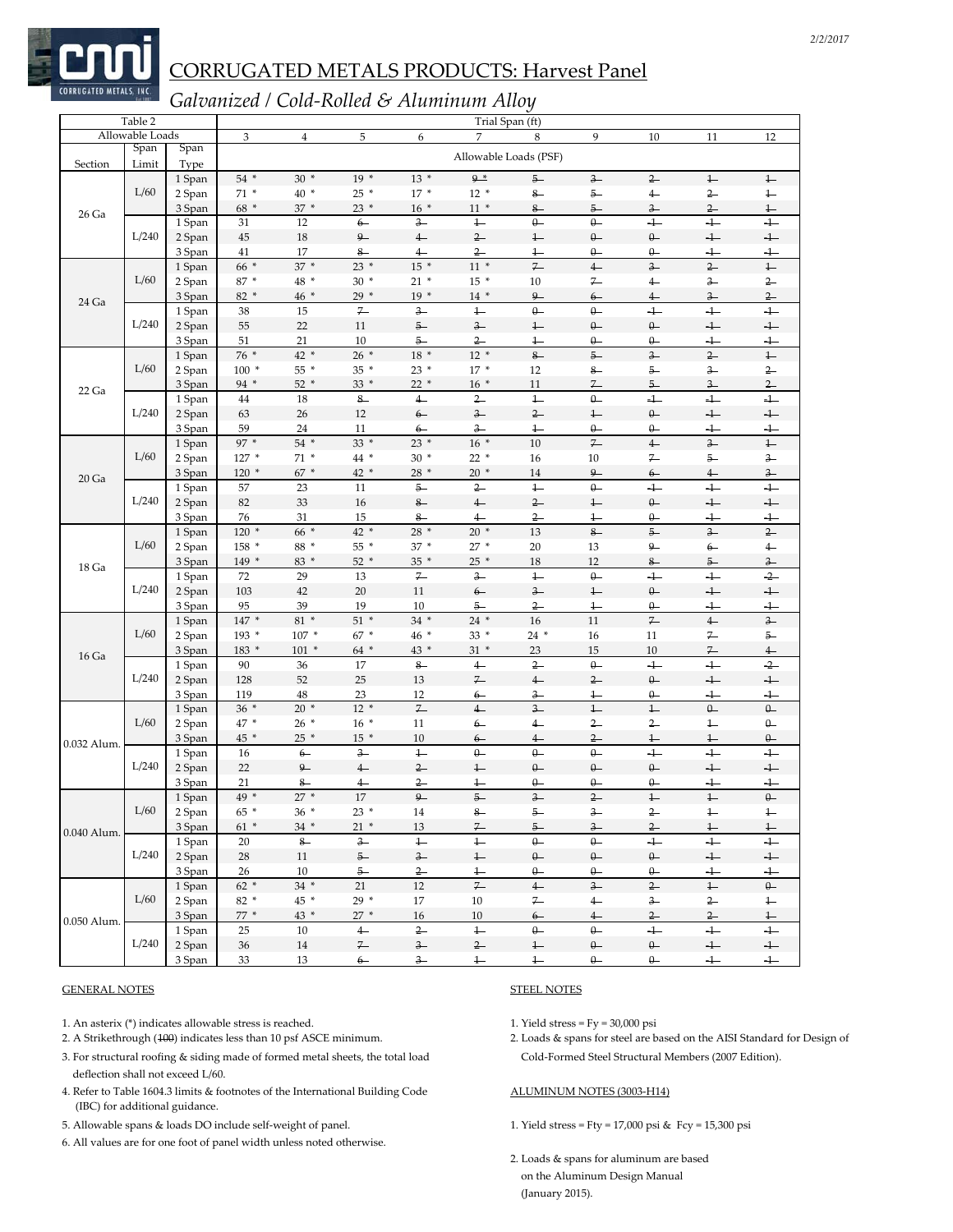

## *Stainless Steel (SS) and High‐Strength Steel (A606‐T4)*

|                 |                 | Weight  |              | Total Cross-   | Allowable                              |                      | Top Flat in Compression |               |                                                        | Bottom Flat in Compression |                         |
|-----------------|-----------------|---------|--------------|----------------|----------------------------------------|----------------------|-------------------------|---------------|--------------------------------------------------------|----------------------------|-------------------------|
| Section         |                 |         |              | Sectional Area | <b>Stress</b>                          | Moment of            | Section                 | Allowable     | Moment of                                              | Section                    | Allowable               |
|                 |                 | Sheet   | Area         |                |                                        | Inertia              | Modulus                 | Moment        | Inertia                                                | Modulus                    | Moment                  |
|                 |                 | $1b$ ft | lb/sf        | A (in2)        | Fa (psi)                               | $I$ (in $4/ft$ )     | $S$ (in $3/ft$ )        | Ma (lb-ft/ft) | $I$ (in 4/ft)                                          | $S$ (in $3/ft$ )           | Ma (lb-ft/ft)           |
| 24 Ga SS        |                 | 3.30    | 1.18         | 0.97           | 17964                                  | 0.017                | 0.051                   | 65            | 0.017                                                  | 0.085                      | 65                      |
| 22 Ga SS        |                 |         |              |                |                                        |                      |                         |               |                                                        |                            |                         |
|                 |                 | 3.79    | 1.36         | 1.11           | 17964                                  | 0.019                | 0.058                   | 79            | 0.019                                                  | 0.097                      | 80                      |
| 20 Ga SS        |                 | 4.88    | 1.75         | 1.44           | 17964                                  | 0.025                | 0.075                   | 112           | 0.025                                                  | 0.122                      | 112                     |
| 18 Ga SS        |                 | 6.10    | 2.19         | 1.79           | 17964                                  | 0.031                | 0.092                   | 138           | 0.031                                                  | 0.148                      | 138                     |
| 16 Ga SS        |                 | 7.57    | 2.71         | 2.22           | 17964                                  | 0.039                | 0.113                   | 169           | 0.039                                                  | 0.179                      | 169                     |
| 22 Ga (A606-T4) |                 | 3.79    | 1.36         | 1.11           | 26946                                  | 0.019                | 0.058                   | 113           | 0.019                                                  | 0.097                      | 113                     |
| 18 Ga (A606-T4) |                 | 6.10    | 2.19         | 1.79           | 26946                                  | 0.031                | 0.092                   | 207           | 0.031                                                  | 0.148                      | 207                     |
| 16 Ga (A606-T4) |                 | 7.57    | 2.71         | 2.22           | 26946                                  | 0.039                | 0.113                   | 253           | 0.039                                                  | 0.179                      | 253                     |
|                 | Table 1         |         |              |                |                                        | Applied Load (PSF)   |                         |               |                                                        |                            |                         |
|                 | Allowable Spans |         | 10           | 20             |                                        | 30                   | 40                      | 50            | 60                                                     |                            |                         |
|                 | Span            | Span    |              |                |                                        |                      |                         |               |                                                        |                            |                         |
| Section         | Limit           | Type    |              |                |                                        | Allowable Spans (ft) |                         |               |                                                        |                            | $13/4^{\circ}$          |
|                 |                 | 1 Span  | $6'$ - 10"   | $5' - 4''$ *   |                                        | $4 - 5"$ *           | $3'$ - $10''$ *         | $3' - 5''$ *  | $3' - 2''$ *                                           |                            |                         |
|                 | L/60            | 2 Span  | $7 - 8"$     | $6 - 2"$ *     |                                        | $5' - 1''$ *         | $4 - 5"$ *              | $3' - 11''$ * | $3'$ -7" *                                             |                            |                         |
|                 |                 | 3 Span  | $7 - 6"$     | $6' - 0''$ *   |                                        | $4 - 11"$ *          | $4 - 3"$ *              | $3'$ - 10" *  | $3'$ - 6" *                                            | ř.                         |                         |
| 24 Ga SS        |                 | 1 Span  | $4 - 4"$     | $3' - 6''$     | $3' - 1''$                             |                      | $2' - 9''$              | $2' - 7"$     | $2' - 5''$                                             |                            |                         |
|                 |                 |         |              |                |                                        |                      | $3' - 2''$              | $2' - 11"$    |                                                        |                            |                         |
|                 | L/240           | 2 Span  | $4 - 10"$    | $3' - 11"$     | $3' - 5"$                              |                      |                         |               | $2' - 9''$                                             |                            | 1/2"                    |
|                 |                 | 3 Span  | $4' - 9''$   | $3' - 10''$    | $3 - 4"$                               |                      | $3' - 1''$              | $2' - 10''$   | $2 - 8"$                                               |                            |                         |
|                 |                 | 1 Span  | $7 - 1"$     | $5' - 9''$ *   |                                        | $4' - 9''$ *         | $4' - 1''$ *            | $3' - 8''$ *  | $3' - 4''$ *                                           |                            |                         |
|                 | L/60            | 2 Span  | $8 - 0$ "    | $6 - 6"$       |                                        | $5' - 5''$ *         | $4 - 8"$ *              | $4 - 3"$ *    | $3'$ - 10" *                                           |                            | <u>Sai</u>              |
| 22 Ga SS        |                 | 3 Span  | $7 - 10"$    | $6 - 4"$       |                                        | $5' - 3''$ *         | $4'$ -7" *              | $4 - 1"$ *    | $3' - 9''$ *                                           |                            |                         |
|                 |                 | 1 Span  | $4' - 6''$   | $3' - 8''$     | $3' - 2''$                             |                      | $2' - 11"$              | $2' - 9''$    | $2' - 7''$                                             |                            | Requ                    |
|                 | L/240           | 2 Span  | $5 - 0"$     | $4' - 1''$     | $3' - 7"$                              |                      | $3' - 3''$              | $3' - 1''$    | $2' - 10''$                                            |                            | Required I              |
|                 |                 | 3 Span  | $4' - 11''$  | $4' - 0''$     | $3 - 6"$                               |                      | $3' - 2''$              | $3 - 0"$      | $2' - 10''$                                            |                            | Spa                     |
|                 |                 |         | $7 - 8"$     | $6' - 3"$      |                                        | $5' - 4''$ *         | $4'$ -7" *              | $4 - 2"$ *    | $3'$ - 10" *                                           |                            |                         |
|                 | L/60            | 1 Span  |              | $7 - 0"$       |                                        | $6 - 1"$ *           | $5' - 3''$ *            | $4 - 9"$ *    |                                                        |                            |                         |
|                 |                 | 2 Span  | $8 - 7"$     |                |                                        |                      |                         |               | $4 - 4"$ *                                             |                            | Allowable               |
| 20 Ga SS        |                 | 3 Span  | $8 - 5"$     | $6' - 10"$     |                                        | $5'$ -11" *          | $5' - 2''$ *            | $4'$ -7" *    | $4 - 3"$ *                                             |                            |                         |
|                 |                 | 1 Span  | $4'$ - $10"$ | $3' - 11"$     | $3' - 6''$                             |                      | $3' - 2''$              | $2' - 11"$    | $2 - 9"$                                               |                            |                         |
|                 | L/240           | 2 Span  | $5' - 5"$    | $4' - 5"$      | $3' - 11"$                             |                      | $3' - 7"$               | $3' - 4"$     | $3' - 1''$                                             |                            | <b>GENER</b>            |
|                 |                 | 3 Span  | $5' - 3"$    | $4 - 4"$       | $3' - 10''$                            |                      | $3' - 6''$              | $3' - 3''$    | $3' - 0''$                                             |                            |                         |
|                 |                 | 1 Span  | $8 - 2"$     | $6' - 8"$      |                                        | $5'$ -10" *          | $5' - 1''$ *            | $4' - 7''$ *  | $4 - 3"$ *                                             |                            | 1. An ast               |
|                 | L/60            | 2 Span  | $9' - 2"$    | $7 - 6"$       | $6 - 8"$                               |                      | $5'$ - $10''$ *         | $5' - 3''$ *  | $4'$ -10" *                                            |                            | stress                  |
|                 |                 | 3 Span  | $8'$ -11"    | $7 - 4"$       | $6 - 6"$                               |                      | $5' - 8''$ *            | $5'$ -1" *    | $4^{\circ}\textrm{-}8^{\circ\hspace{0.1cm}\textrm{*}}$ |                            | 2. For sti              |
| 18 Ga SS        |                 | 1 Span  | $5 - 2"$     | $4' - 3''$     | $3' - 9''$                             |                      | $3' - 5''$              | $3' - 2''$    | $3 - 0"$                                               |                            | of forr                 |
|                 | L/240           | 2 Span  | $5 - 9"$     | $4' - 9''$     | $4' - 2''$                             |                      | $3' - 10''$             | $3' - 7"$     | $3' - 4"$                                              |                            | load d                  |
|                 |                 | 3 Span  | $5' - 8"$    | $4'$ - $7"$    | $4' - 1''$                             |                      | $3' - 9''$              | $3' - 6"$     | $3' - 3''$                                             |                            |                         |
|                 |                 |         |              | $7 - 2"$       |                                        |                      | $5' - 7''$ *            | $5 - 1"$ *    | $4 - 8"$ *                                             |                            | 3. Refer                |
|                 |                 | 1 Span  | $8'$ - $8"$  |                | $6 - 4"$                               |                      |                         |               |                                                        |                            | of the                  |
|                 | L/60            | 2 Span  | $9' - 9''$   | $8 - 0$ "      | $7 - 1"$                               |                      | $6' - 5''$ *            | $5' - 9''$ *  | $5'$ -4" *                                             |                            | $({\rm IBC})$           |
| 16 Ga SS        |                 | 3 Span  | $9' - 6''$   | $7 - 10"$      | $6' - 11"$                             |                      | $6' - 3''$ *            | $5' - 8''$ *  | $5' - 2''$ *                                           |                            | 4. Allow                |
|                 |                 | 1 Span  | $5' - 5"$    | $4 - 6"$       | $4 - 0"$                               |                      | $3' - 8''$              | $3' - 5"$     | $3' - 2''$                                             |                            | self-w                  |
|                 | L/240           | 2 Span  | $6 - 1"$     | $5' - 1"$      | $4' - 6''$                             |                      | $4' - 1''$              | $3' - 10"$    | $3' - 7''$                                             |                            | 5. All va               |
|                 |                 | 3 Span  | $6 - 0"$     | $4 - 11"$      | $4 - 4"$                               |                      | $4 - 0"$                | $3' - 9''$    | $3' - 6''$                                             |                            | width                   |
|                 |                 | 1 Span  | $7' - 7"$    | $6 - 2"$       | $5' - 5"$                              |                      | $4'$ -11"               | $4 - 6"$ *    | $4 - 2"$ *                                             |                            | 6. "SS" ir              |
|                 | L/60            | 2 Span  | $8 - 6"$     | $6 - 11"$      | $6 - 1"$                               |                      | $5' - 7"$               | $5' - 2"$     | $4' - 9''$ *                                           |                            |                         |
| 22 Ga           |                 |         | $8 - 4"$     | $6' - 9''$     | $5'$ -11"                              |                      | $5 - 5"$                | $5 - 0"$ *    | $4'$ -7" *                                             |                            |                         |
|                 |                 | 3 Span  |              |                |                                        |                      |                         |               |                                                        |                            |                         |
| $(A606-T4)$     |                 | 1 Span  | $4' - 9''$   | $3' - 11"$     | $3' - 5"$                              |                      | $3' - 1''$              | $2' - 11"$    | $2' - 9''$                                             |                            | <b>STEEL N</b>          |
|                 | L/240           | 2 Span  | $5 - 4"$     | $4 - 4"$       | $3' - 10"$                             |                      | $3' - 6''$              | $3' - 3''$    | $3' - 1''$                                             |                            |                         |
|                 |                 | 3 Span  | $5' - 3"$    | $4' - 3''$     | $3' - 9''$                             |                      | $3' - 5"$               | $3' - 2''$    | $3 - 0"$                                               |                            | 1. Yield:               |
|                 |                 | 1 Span  | $8 - 9"$     | $7 - 2"$       | $6 - 4"$                               |                      | $5' - 9''$              | $5 - 4"$      | $5' - 1''$                                             |                            | Stainle                 |
|                 | L/60            | 2 Span  | $9' - 9''$   | $8 - 0"$       | $7^{\circ}\text{-} 1^{\circ\circ}$     |                      | $6 - 6"$                | $6 - 0"$      | $5' - 8"$                                              |                            |                         |
| 18 Ga           |                 | 3 Span  | $9' - 7''$   | $7 - 10"$      | $6 - 11"$                              |                      | $6 - 4"$                | $5' - 11"$    | $5' - 7"$                                              |                            | 2. Yield:               |
| $(A606-T4)$     |                 | 1 Span  | $5 - 6"$     | $4 - 6$        | $4 - 0"$                               |                      | $3' - 8''$              | $3' - 5"$     | $3' - 2''$                                             |                            | High-                   |
|                 |                 | 2 Span  | $6 - 2"$     | $5 - 1"$       | $4' - 6''$                             |                      | $4' - 1''$              | $3' - 10"$    | $3'$ - $7"$                                            |                            |                         |
|                 |                 |         |              |                | $4 - 4"$                               |                      | $4' - 0''$              | $3 - 8"$      |                                                        |                            |                         |
|                 | L/240           |         |              |                |                                        |                      |                         |               | $3' - 6"$                                              |                            | 3. Loads                |
|                 |                 | 3 Span  | $6 - 0"$     | 4'- 11"        |                                        |                      |                         |               |                                                        |                            |                         |
|                 |                 | 1 Span  | $9' - 3''$   | $7' - 7"$      | $6' - 9''$                             |                      | $6 - 2"$                | $5' - 9''$    | $5' - 5"$                                              |                            |                         |
|                 | L/60            | 2 Span  | $10' - 5"$   | $8'$ - $7"$    | $7 - 7"$                               |                      | $6' - 11"$              | $6' - 5"$     | $6 - 1"$                                               |                            |                         |
| 16 Ga           |                 | 3 Span  | $10' - 1"$   | $8 - 4"$       | $7 - 5"$                               |                      | $6' - 9''$              | $6 - 4"$      | $5' - 11"$                                             |                            | ASCE<br>Stainle<br>Memb |
| $(A606-T4)$     |                 | 1 Span  | $5' - 10"$   | $4' - 10''$    | $4 - 3"$                               |                      | $3' - 11"$              | $3' - 7"$     | $3' - 5''$                                             |                            | Design                  |
|                 | L/240           | 2 Span  | $6 - 6"$     | $5 - 5"$       | $4^{\circ}\text{-}$ $9^{\circ}\text{}$ |                      | $4 - 4"$                | $4 - 1"$      | $3' - 10"$                                             |                            | Steel."                 |



Harvest Panel Sample Calculation

Required Load = 40 psf equired Deflection Limit = L / 240 Span Type = 2 Span

Ilowable Span = 3'-7" (20 Ga SS)

### GENERAL NOTES

- 1. An asterix (\*) indicates allowable stress is reached.
- 2. For structural roofing & siding made of formed metal sheets, the total load deflection shall not exceed L/60.
- 3. Refer to Table 1604.3 limits & footnotes of the International Building Code (IBC) for additional guidance.
- 4. Allowable spans & loads DO include self-weight of panel.
- 5. All values are for one foot of panel width unless noted otherwise.
- 6. "SS" indicates Stainless Steel.

### **STEEL NOTES**

- 1. Yield stress  $=$  Fy  $=$  30,000 psi for Stainless Steel.
- 2. Yield stress  $=$  Fy  $=$  45,000 psi for High-Strength A606-T4.
- 3. Loads  $\&$  spans for steel are based on the ASCE "Specification for the Design of Stainless Steel Cold-Formed Structural Members" (ASCE 8-02) and AISC Steel Design Guide 27 for "Structural Stainless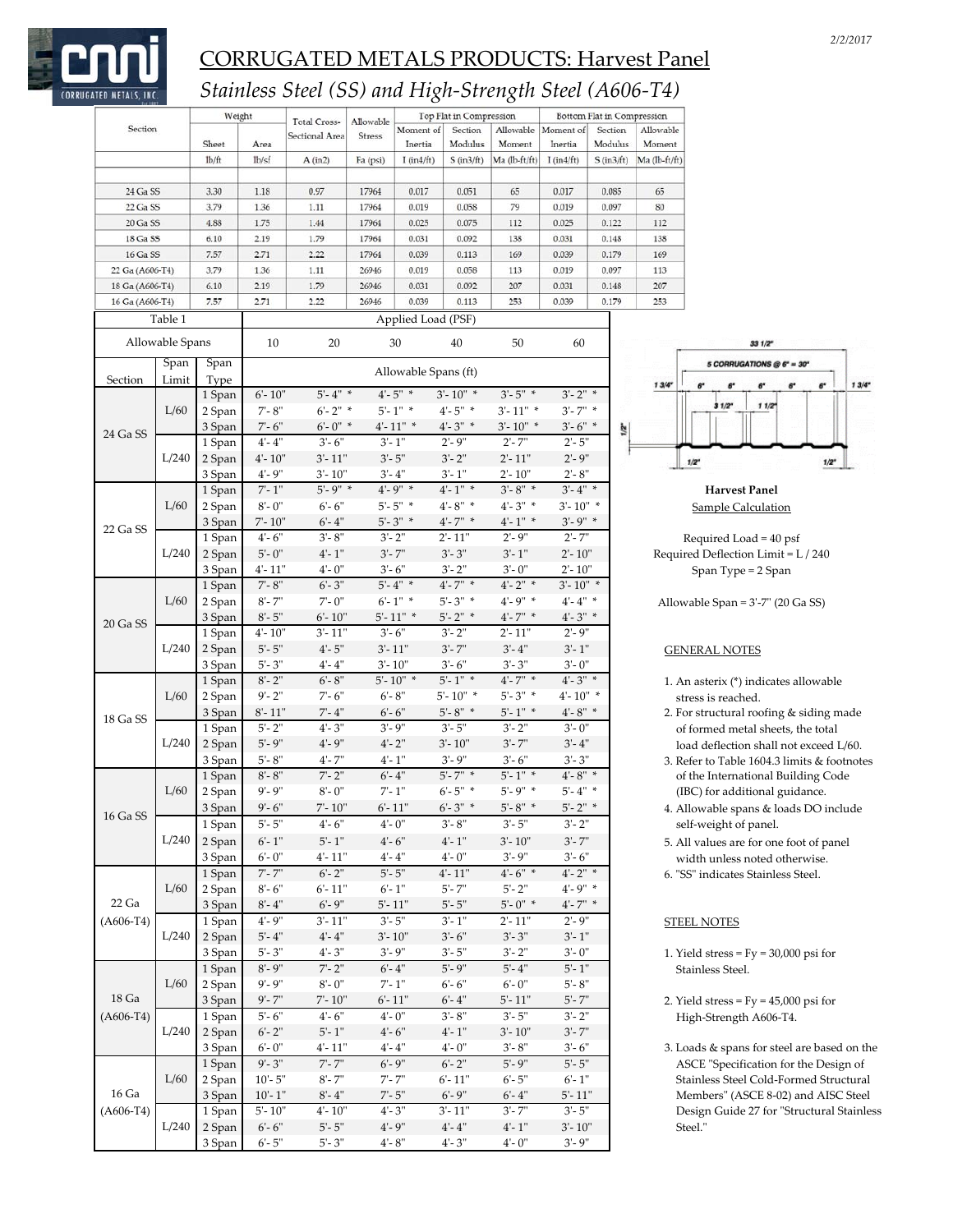

## *Stainless Steel (SS) and High‐Strength Steel (A606‐T4)*

|             | Table 2         |                  |                |                          |              |                         |                         | Trial Span (ft)       |                            |                            |                |                            |
|-------------|-----------------|------------------|----------------|--------------------------|--------------|-------------------------|-------------------------|-----------------------|----------------------------|----------------------------|----------------|----------------------------|
|             | Allowable Loads |                  | $\mathfrak{Z}$ | $\overline{4}$           | $\mathbf 5$  | 6                       | $\overline{7}$          | 8                     | 9                          | 10                         | 11             | $12\,$                     |
| Section     | Span<br>Limit   | Span<br>Type     |                |                          |              |                         |                         | Allowable Loads (PSF) |                            |                            |                |                            |
|             |                 | 1 Span           | 66 *           | $37*$                    | $23*$        | 15                      | $\overline{9}$          | $5 -$                 | $\frac{3}{2}$              | $2-$                       | $\ddagger$     | $\theta$                   |
|             | L/60            | 2 Span           | 87 *           | 48 *                     | $30*$        | $21 *$                  | 13                      | $8-$                  | $5-$                       | $3 -$                      | $2-$           | $1 -$                      |
|             |                 | 3 Span           | 82 *           | 46 *                     | $29 *$       | $19*$                   | 12                      | $7-$                  | $5-$                       | $3 -$                      | $2 -$          | $1 -$                      |
| 24 Ga SS    |                 | 1 Span           | 31             | 12                       | $5-$         | $2-$                    | $1 -$                   | $0-$                  | $0-$                       | $\overline{+}$             | $+$            | $+$                        |
|             | L/240           | 2 Span           | 45             | 18                       | $8\hbox{--}$ | $4-$                    | $\overline{2}$          | $1 -$                 | $\theta-$                  | $\theta-$                  | $+$            | $+$                        |
|             |                 | 3 Span           | 42             | 17                       | $8-$         | $\overline{4}$          | $\overline{2}$          | $\ddagger$            | $\theta -$                 | $+$                        | $+$            | $+$                        |
|             |                 | 1 Span           | $76*$          | 42 *                     | $26*$        | 17                      | $10\,$                  | $6-$                  | $\overline{4}$             | $2-$                       | $1 -$          | $\ddagger$                 |
|             | L/60            | 2 Span           | $100 *$        | 55 *                     | 35 *         | $23*$                   | 15                      | $9-$                  | $6-$                       | $\leftarrow$               | $2-$           | $1 -$                      |
|             |                 | 3 Span           | 94 $*$         | $52*$                    | 33 *         | $22*$                   | 14                      | $9-$                  | $6-$                       | $\overline{4}$             | $\overline{2}$ | $1\hskip-3.5pt-\hskip-3pt$ |
| 22 Ga SS    |                 | 1 Span           | 36             | 14                       | $6-$         | $\overline{\mathbf{3}}$ | $\leftarrow$            | $\theta$              | $\theta -$                 | $+$                        | $\overline{1}$ | $+$                        |
|             | L/240           | 2 Span           | 52             | 21                       | 10           | $5-$                    | $2-$                    | $1 -$                 | $\theta$                   | $\theta$                   | $+$            | $+$                        |
|             |                 | 3 Span           | 48             | 19                       | 9            | $\overline{4}$          | $^{2-}$                 | $^{1-}$               | $\theta -$                 | $^+$                       | $^+$           | $+$                        |
|             |                 | 1 Span           | $97*$          | 54 *                     | $33*$        | 22                      | 13                      | $8-$                  | $5-$                       | $3-$                       | $\overline{2}$ | $\perp$                    |
|             | L/60            | 2 Span           | 127 *          | $71*$                    | 44 *         | $30*$                   | 20                      | 12                    | $8-$                       | 5                          | $\frac{3}{2}$  | $\overline{2}$             |
|             |                 | 3 Span           | $120*$         | $67*$                    | $42*$        | $28*$                   | 18                      | 11                    | $\overline{r}$             | $5 -$                      | $\frac{3}{2}$  | $^{2-}$                    |
| 20 Ga SS    |                 | 1 Span           | 47             | 18                       | $8-$         | $4-$                    | $\overline{2}$          | $\theta$              | $\theta$                   | $+$                        | $\overline{+}$ | $\ddot{+}$                 |
|             | L/240           | 2 Span           | 67             | 27                       | 13           | $6-$                    | $3 -$                   | $1 -$                 | $\theta$                   | $\theta$                   | $+$            | $+$                        |
|             |                 | 3 Span           | 62             | 25                       | 12           | $6-$                    | $\overline{\mathbf{3}}$ | $\overline{1}$        | Q.                         | $\overline{\phantom{a}^+}$ | $+$            | $\pm$                      |
|             |                 | 1 Span           | $120*$         | $66*$                    | $42*$        | 28                      | 17                      | 10                    | $6-$                       | $\overline{4}$             | $\overline{2}$ | $1 -$                      |
|             | L/60            | 2 Span           | 158 *          | 88 *                     | 55 *         | $37*$                   | 25                      | 16                    | 10                         | $7-$                       | $\overline{4}$ | $3-$                       |
|             |                 | 3 Span           | 149 *          | 83 *                     | $52*$        | 35 *                    | 23                      | 14                    | $9-$                       | $6-$                       |                | $\frac{2}{ }$              |
| 18 Ga SS    |                 | 1 Span           | 59             | 23                       | 11           | $5-$                    | $\overline{2}$          | $1 -$                 | $\theta$                   | $+$                        | $^{4-}$<br>$+$ | $\overline{2}$             |
|             | L/240           | 2 Span           | 84             | 34                       | 16           | $8\hbox{--}$            | $4-$                    | $2-$                  | $\overline{1}$             | $\theta-$                  | $+$            | $\!+$                      |
|             |                 | 3 Span           | 78             | 31                       | 15           | 7                       | $\overline{4}$          | $\overline{2}$        | Q.                         | ┹                          | $\div$         | $\div$                     |
|             |                 | 1 Span           | 147 *          | 81 *                     | $51*$        | $34 *$                  | 21                      | 13                    | $8-$                       | $5-$                       | $3 -$          | $2-$                       |
|             | L/60            | 2 Span           | $193 *$        | $107 *$                  | 67 *         | 46 *                    | 31                      | 20                    | 13                         | $8-$                       | $6-$           | $4 -$                      |
|             |                 | 3 Span           | 183 *          | $101 *$                  | 64 *         | 43 *                    | 28                      | 18                    | 12                         | $8-$                       | $5 -$          | $3 -$                      |
| 16 Ga SS    |                 | 1 Span           | 73             | 29                       | 13           | $6-$                    | $3-$                    | $1 -$                 | $0-$                       | $+$                        | $\overline{2}$ | $\overline{2}$             |
|             | L/240           | 2 Span           | 105            | 42                       | 20           | $10\,$                  | $5-$                    | $2-$                  | $1 -$                      | $\theta$                   | $\overline{+}$ | $\overline{2}$             |
|             |                 | 3 Span           | 97             | 39                       | 18           | $\mathbf{Q}$            | $5 -$                   | $2 -$                 | $^{1-}$                    | $+$                        | $+$            | $\overline{2}$             |
|             |                 | 1 Span           | $115 *$        | 64 *                     | 38           | 21                      | 13                      | $8-$                  | $5-$                       | $3 -$                      | $2-$           | $1 -$                      |
|             | L/60            | 2 Span           | 150 *          | 84 *                     | 53 *         | 31                      | 19                      | 12                    | $8-$                       | 5-                         | $3 -$          | $2-$                       |
| 22 Ga       |                 | 3 Span           | $142 *$        | 79 *                     | $50*$        | $28\,$                  | 17                      | 11                    | $\overline{r}$             | $5 -$                      | $\frac{3}{2}$  | $2-$                       |
| $(A606-T4)$ |                 | 1 Span           | 44             | 18                       | $8-$         | $4-$                    | $2 -$                   | $1 -$                 | $0-$                       | $+$                        | $+$            | $+$                        |
|             | L/240           | 2 Span           | 63             | 26                       | 12           | $6-$                    | $3-$                    | $2-$                  | $1\hskip-3.5pt-\hskip-3pt$ | $0-$                       | $+$            | $+$                        |
|             |                 | 3 Span           | 59             | 24                       | 11           | $6 -$                   | $3 -$                   | $1 -$                 | $\theta$                   | $\theta$                   | $+$            | $+$                        |
|             |                 | 1 Span           | $181 *$        | $101 *$                  | 62           | 35                      | 21                      | 13                    | $8-$                       | $5-$                       | $3-$           | $2-$                       |
|             | L/60            | 2 Span           | 238 *          | 133 *                    | 84 *         | 50                      | 31                      | $20\,$                | 13                         | 9                          | $6-$           | $\leftarrow$               |
| 18 Ga       |                 | 3 Span           | 225 *          | $126*$                   | 79 *         | 46                      | 28                      | 18                    | 12                         | 8                          | $5 -$          | $3-$                       |
| $(A606-T4)$ |                 | 1 Span           | $72\,$         | 29                       | 13           | $\overline{r}$          | $\overline{\mathbf{3}}$ | $\leftarrow$          | $\theta -$                 | $+$                        | $\overline{+}$ | $\overline{2}$             |
|             | L/240           |                  |                |                          |              |                         |                         |                       |                            |                            |                |                            |
|             |                 | 2 Span<br>3 Span | 103<br>95      | 42<br>39                 | 20<br>19     | 11<br>10                | $6 -$<br>$5-$           | $3 -$<br>$2-$         | $\ddagger$<br>$\ddagger$   | $\theta -$<br>$\theta-$    | $+$<br>$+$     | $+$<br>$+$                 |
|             |                 | 1 Span           | $222 *$        | $123 *$                  | $77\,$       | $43\,$                  | $26\,$                  | $16\,$                | $11\,$                     | $\mathbb Z$                | $4\hbox{--}$   | $\overline{3}$             |
|             | L/60            | 2 Span           | 291 *          | $162 *$                  | $103 *$      | 63                      | $38\,$                  | 25                    | $16\,$                     | 11                         | $7 -$          | $5-$                       |
| 16 Ga       |                 | 3 Span           | 275 *          | $154$ $\hspace{0.1cm}^*$ | $97 *$       | $58\,$                  | 35                      | $23\,$                | $15\,$                     | $10\,$                     | $\mathbb Z_-$  | $\overline{4}$             |
| $(A606-T4)$ |                 | 1 Span           | 90             | 36                       | 17           | $\frac{8}{3}$           | $\overline{4}$          | $\overline{2}$        | $\theta-$                  | $+$                        | $\overline{+}$ | $\overline{2}$             |
|             | L/240           | 2 Span           | 128            | $52\,$                   | $25\,$       | $13\,$                  | $\mathbb Z_-$           | $\leftarrow$          | $2-$                       | $0-$                       | $+$            | $\ensuremath{\leftarrow}$  |
|             |                 | 3 Span           | 119            | $\rm 48$                 | 23           | 12                      | $6-$                    | $\frac{3}{2}$         | $\leftarrow$               | $0-$                       | $+$            | $+$                        |
|             |                 |                  |                |                          |              |                         |                         |                       |                            |                            |                |                            |

### GENERAL NOTES STEEL NOTES

- 1. An asterix (\*) indicates allowable stress is reached. 1. Yield stress = Fy = 30,000 psi for Stainless Steel.
- 2. A Strikethrough (100) indicates less than 10 psf ASCE minimum. 2. Yield stress = Fy = 45,000 psi for High‐Strength A606‐T4.
- 3. For structural roofing & siding made of formed metal sheets, the total load 3. Loads & spans for steel are based on the deflection shall not exceed L/60. ASCE "Specification for the Design of
- 4. Refer to Table 1604.3 limits & footnotes of the International Building Code Stainless Steel Cold-Formed Structural (IBC) for additional guidance. Members<sup>"</sup> (ASCE 8-02) and AISC Steel
- 5. Allowable spans & loads DO include self-weight of panel. Design Guide 27 for "Structural Stainless"
- 6. All values are for one foot of panel width unless noted otherwise. Steel."
- 7. "SS" indicates Stainless Steel.

- 
- 
-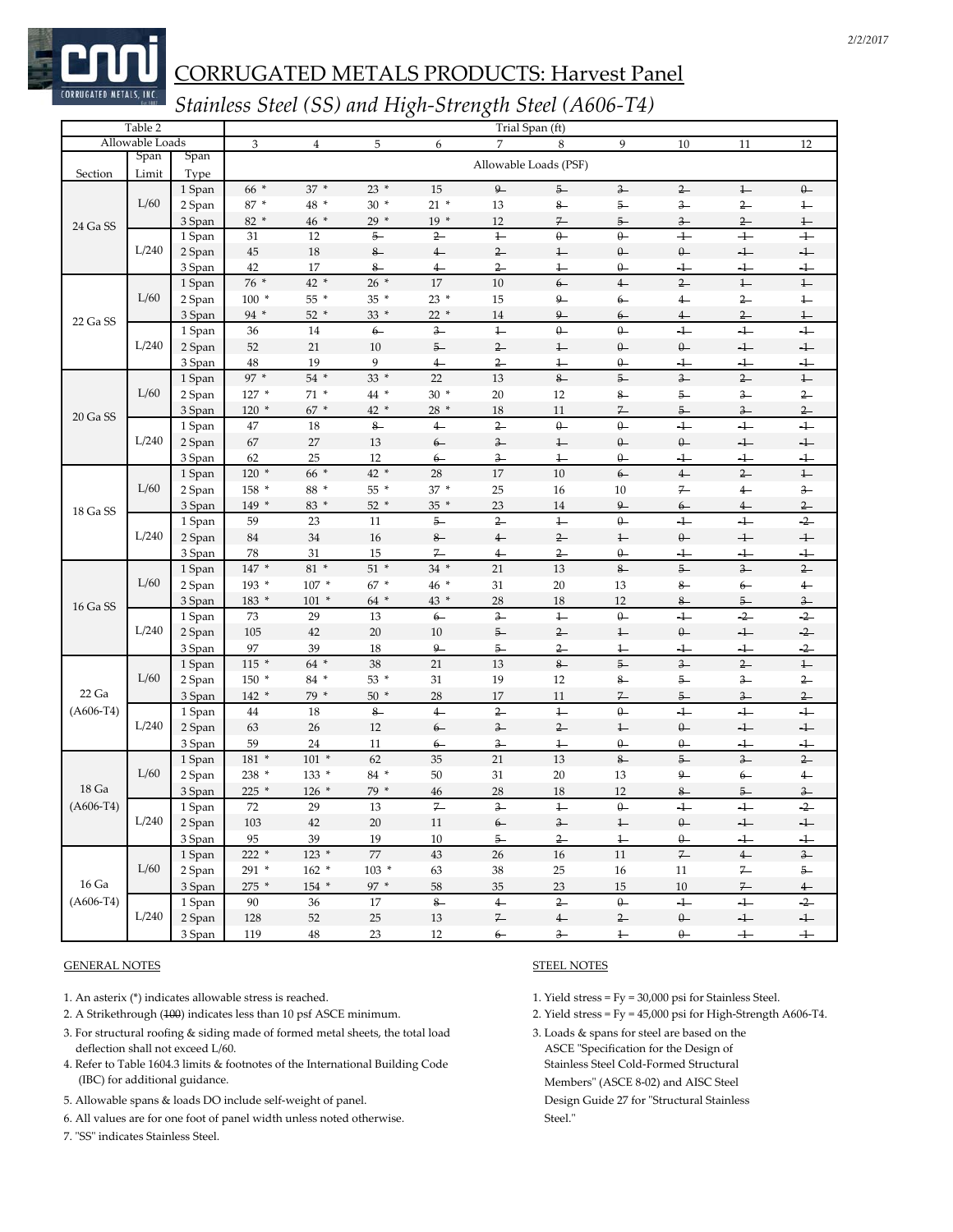

|                                    | J<br>ſ<br>¤<br>I<br>С<br>נ<br>ſ |             |                         |       |  | EMARKS |
|------------------------------------|---------------------------------|-------------|-------------------------|-------|--|--------|
| FEB                                |                                 | ں<br>2<br>f |                         | ì     |  |        |
| DATE:<br>TOTAL<br>SHEET            | <b>PHASE</b>                    | ï<br>ì<br>ï |                         | EGKEI |  |        |
| <b>NHA No</b><br>1194D13<br>, 2017 | PRELIM<br>FINAL<br>RECORD       |             | NGINEERING ARCHITECTURE | į     |  |        |
| No<br>No                           |                                 |             | :                       |       |  |        |
|                                    |                                 | l           |                         |       |  |        |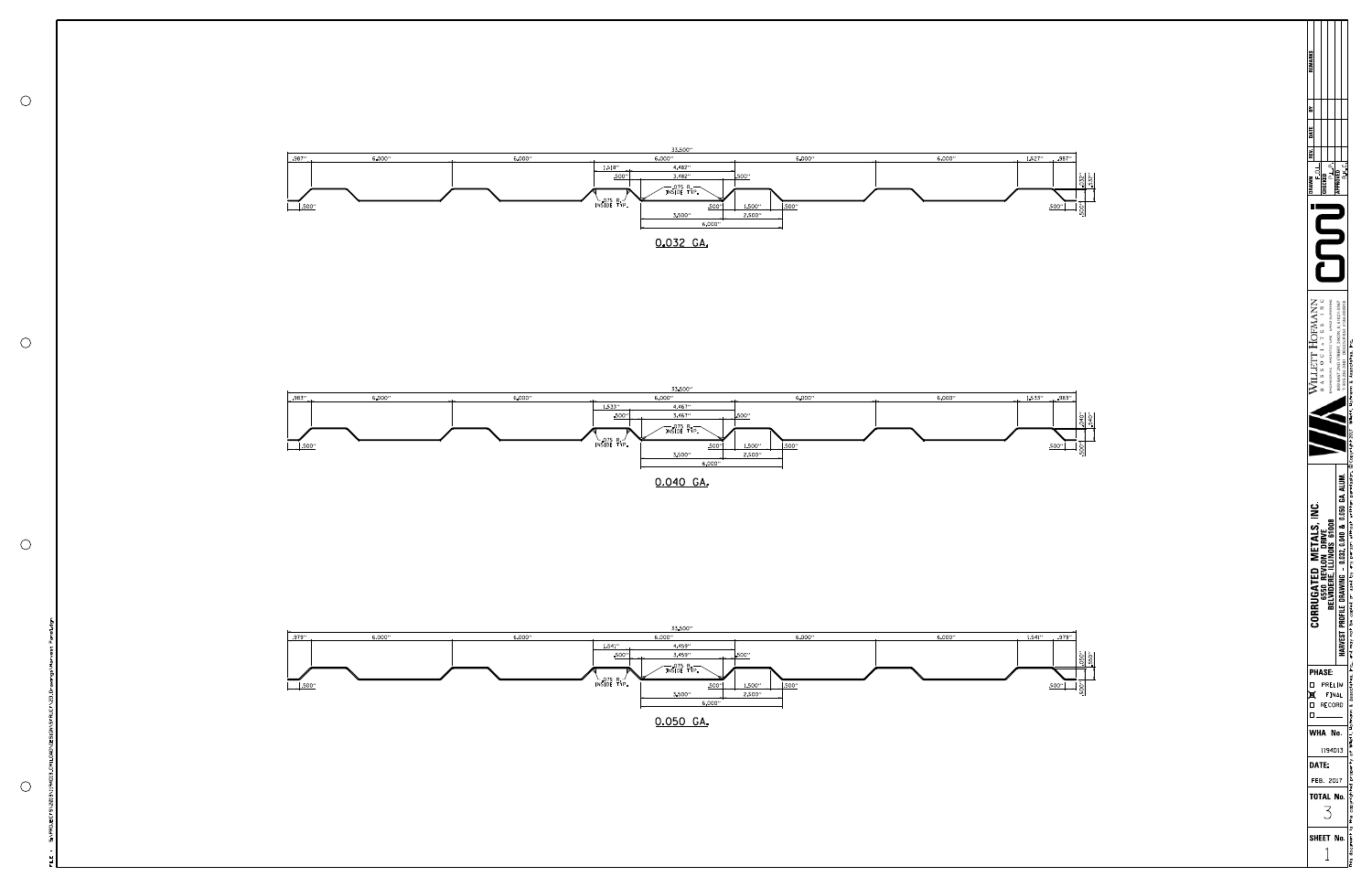

| <b>IECKED</b>                                                                                                                       |                   |
|-------------------------------------------------------------------------------------------------------------------------------------|-------------------|
|                                                                                                                                     |                   |
| VERING                                                                                                                              |                   |
|                                                                                                                                     |                   |
|                                                                                                                                     |                   |
| 2<br>Ś<br>֖֬֕֓֕֓֕֓֕֓֡֡֡֡֡֡֡֡֡<br>Ļ<br>ì<br>ı<br>Ē<br>į<br>j<br>1<br>$\frac{1}{2}$<br>ź<br>1<br>Ĺ<br>ن<br>i<br>ļ<br>œ<br>í<br>ſ<br>ະ | ð<br>$\mathbf{I}$ |
| <b>PHASE:</b><br>PRELIM<br>J<br>ſ<br>FINAL<br>¤<br>RECORD<br>J<br>С<br>ı<br>C<br><b>NHA No</b>                                      |                   |
| 1194D13<br>DATE:<br>FEB. 2017<br>TOTAL No.                                                                                          |                   |